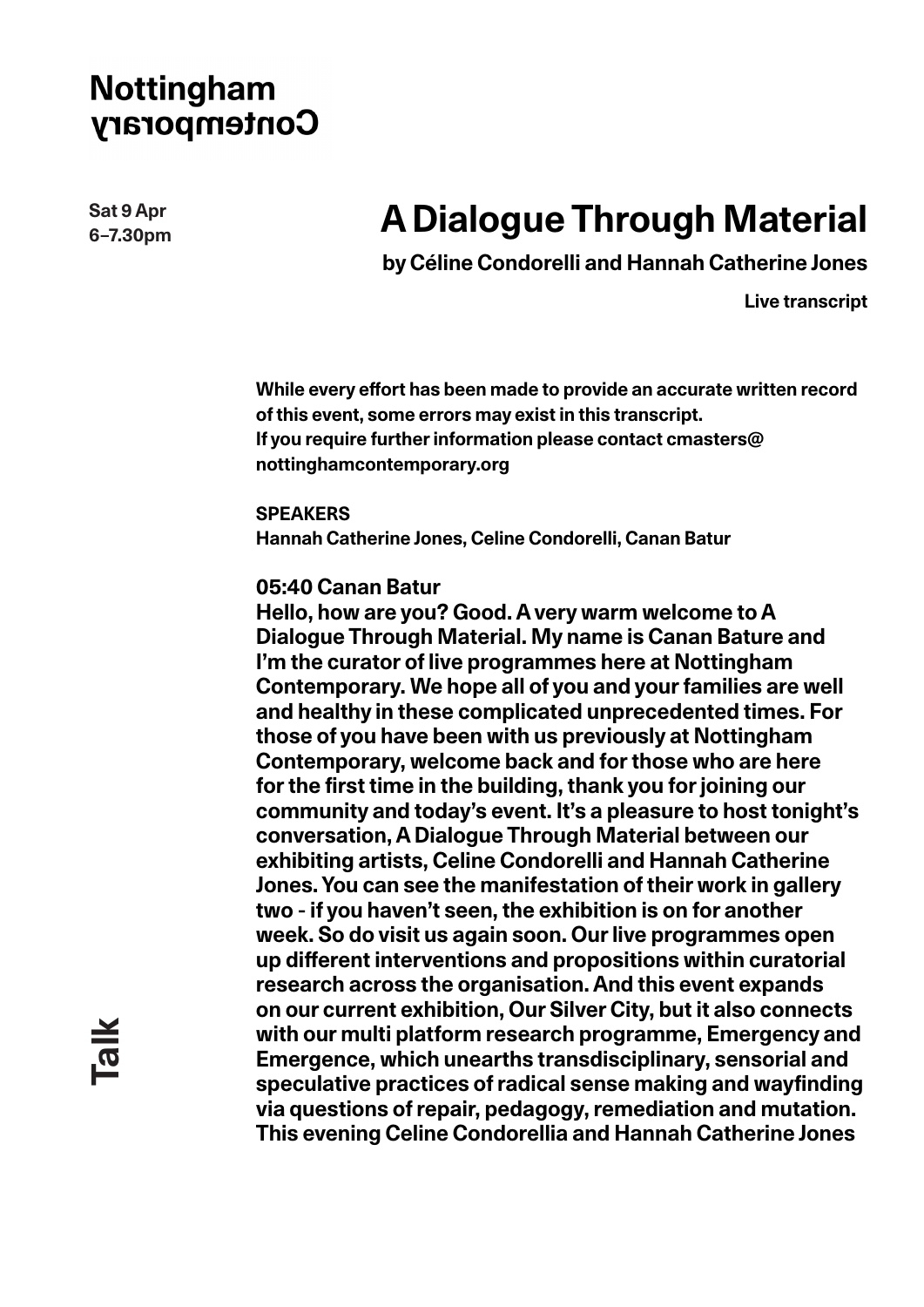**will discuss their collaboration and practice by sharing visual, aural and literary references that have influenced their works in the exhibition Our Silver City. By bringing together unlikely materials, they will create an active archive, juxtapose with one another to trace what residues may leave behind. Some very brief housekeeping notes before I introduce our guests, our live programmes of talks performances and screenings, seek to create challenging environments where open mindedness and respect for each other's approaches and perspectives can foster growth, so please be mindful and respectful of each other's opinions and views. I would like to use this opportunity to extend our thanks to our funders, the University of Nottingham and Nottingham Trent University for generously and graciously supporting today's events, as well as my colleagues Helen Hamilton, Jim Brouwer, Shannon Charlesworth, Tom Chamberlain, and so many for making this event possible. Lastly as with all events here at Nottingham Contemporary, today's talk is free to attend, but all donations are greatly appreciated to help support future free programmes. So without further delay, I'm very pleased to introduce our speakers. Celine Condorelli is a London and Lisbon based artist and was one of the founding directors of Eastside Projects Birmingham. She's the author and editor of Support Structures published by Sternberg press in 2009. Condorelli combines a number of approaches from developing structures for supporting to broader inquiries into forms of commonality and discursive sites. Hannah Catherine Jones, aka Foxy Moron is a London based artist, scholar, multi-instrumentalist, radio presenter and DJ. For those who haven't listened to it yet, she has a brilliant show on NTS, titled The Opera Show, so please do check it out. She is a composer and conductor and founder of Peckham Chamber Orchestra, a community project established in 2013. Jones is currently an AHRC Scholar at Oxford University for which the ongoing body of work The Oweds will be presented as a series of live and recorded audio visual episode compositions using disruptive sound as a methodology of institutional decolonisation. And she'll be sharing that with us today as**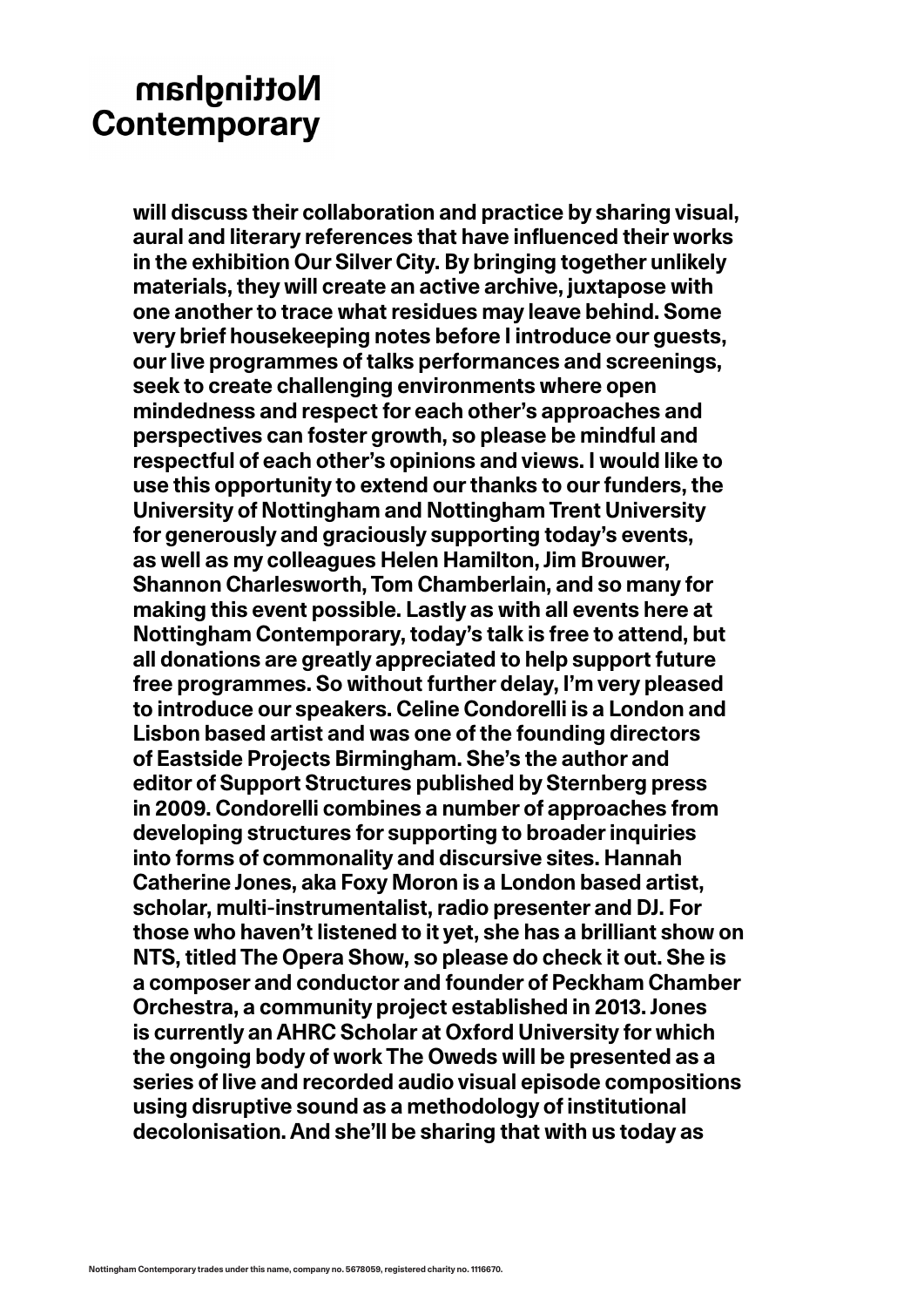**well. I'm going to hand it over to our guests who will speak for an hour and then we will open up to questions and reflections from you. And the floor is yours, Celine and Hannah.**

**09:45 Hannah Catherine Jones Thank you. Thank you.**

#### **09:46 Celine Condorelli**

**So the first thing to say is that the reason there was a track playing just before Canan introduced us, thank you so much. It's not a random track. It comes from a playlist that Hannah had made for an arts institution called Wysing Art Centre. Before I met Hannah, I encountered her work. And that was one of the things that I was listening to when I was thinking through the project, looking for somebody to commission to make a soundtrack for an exhibition. To make a soundtrack for the exhibition that is upstairs, except that at the time, I really had no idea what it was going to look like. And specifically, within I think it's a 45 minute long playlist, it's an hour, that track which is, I didn't know what it was, but it's called Time Lapse, just did something to me, it still does, actually, I think it's an incredibly glorious track, and in many ways, and it just stayed with me. So that track is one of the reasons why I looked for you.**

#### **10:57 Hannah Catherine Jones**

**And yeah, I was really pleased when you invited me to kind of contribute to the second, it's gallery two right where the show is. And to sort of respond to your, the way that you framed the show and your installation. Because you are essentially like an artist and curator of that space. And I remember the way that you approached me was kind of like, I need to give the room like a soul. I need to find some sort of sonic way of bringing everything together. So I sort of approached it as a yeah, as a composer, someone you know that word composer means someone that puts things together, but it's like, brings together sounds and tries to sort of like get a sense for what the energy of that space needs to be. Yeah, and it's funny**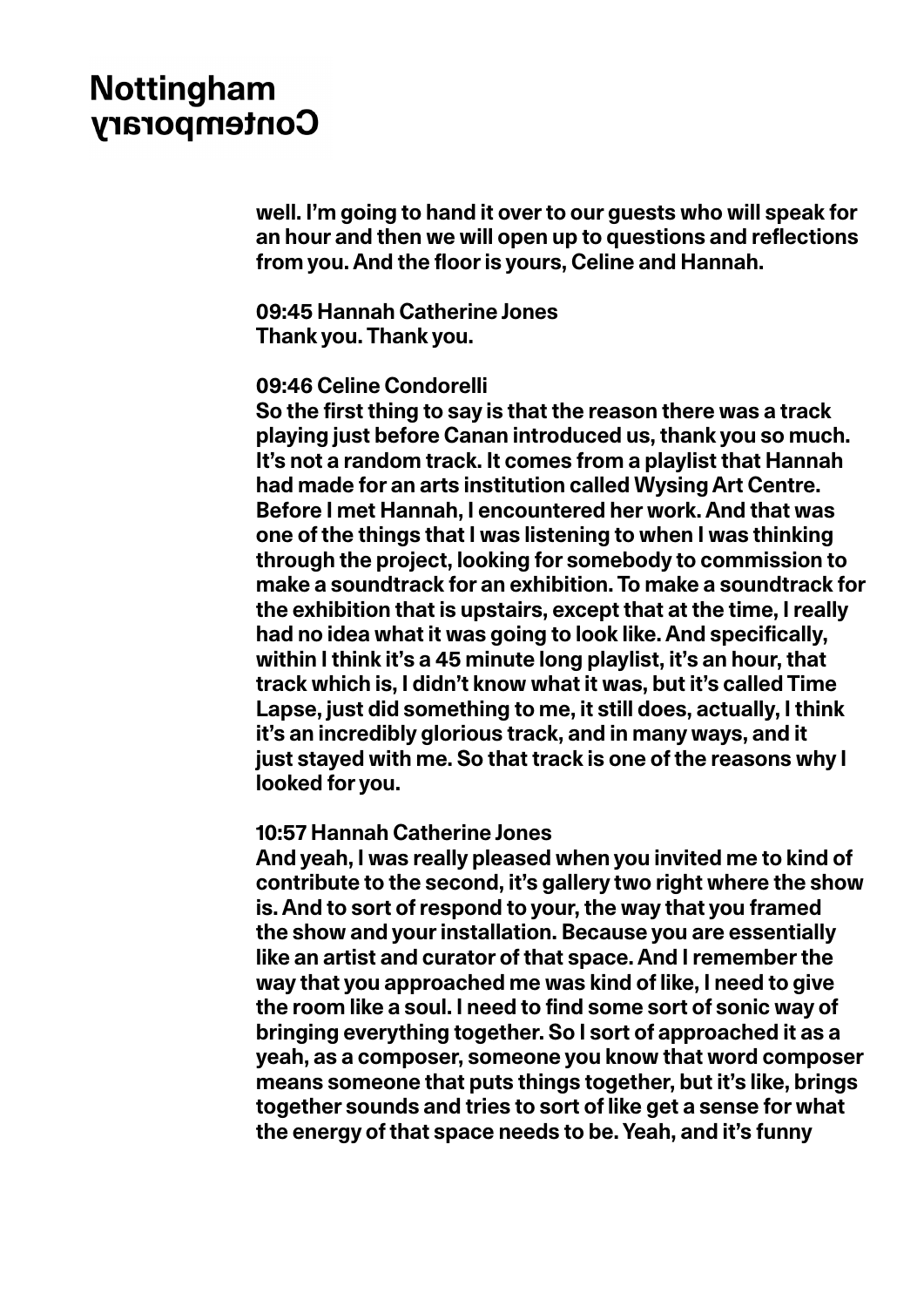**because the the Michael Nyman track The Time Lapse, it's part of a, it's a soundtrack to a film by Peter Greenaway called A Zed and Two Noughts. So yeah, it's cinematic. It's something that I use as part of a wider playlist, you can see all my notes, I realise I'm like, huh, lots of bits about sunrise anyway, just sharing my screen, my screen is full of things that may or may not be relevant, but you know, feast your eyes. Yeah, but the initial kind of material was the way that you were looking at octopuses. And that was the kind of inspiration for how I was trying to think about colour and texture in sound. But maybe you want to kind of show a bit of that.** 

### **12:48 Celine Condorelli**

**Yes, the initial invitation was very much centred around this ongoing research that I have, I've been working with colour separation and colour printing and colour in print for quite a long time, and there's a certain dead-endness to how prints are produced, you're all familiar with the CMYK process to create the illusion of colour. Now the recent research into what printing might look like in the future, is not to create the illusion of colour, but looks like looks at animals like cephalopods, and specifically octopus in terms of creating skins that are capable of producing a colour effect. So that colour in that sense is not you know, it's not something that looks like colour, but it is a state. And what I mean by that is, I think really incredibly well illustrated by this youtube clip, which doesn't have any sound made by a diver. So that's not a digital animation, that's actually an animal that you can't see until you see it until the animal sees the camera, basically, and realises that they need to escape. And then just at the end, they come back and it just splurts a little bit of ink. Right, which is, of course a defence mechanism, but that's how humans have developed printing is through ink. So the relationship between colour printing, and an animal that hasn't changed very much in 16 million years, and yet, still holds the key to what we may be able to do in the future is to md quite extraordinary and I think I'll show you this clip actually.**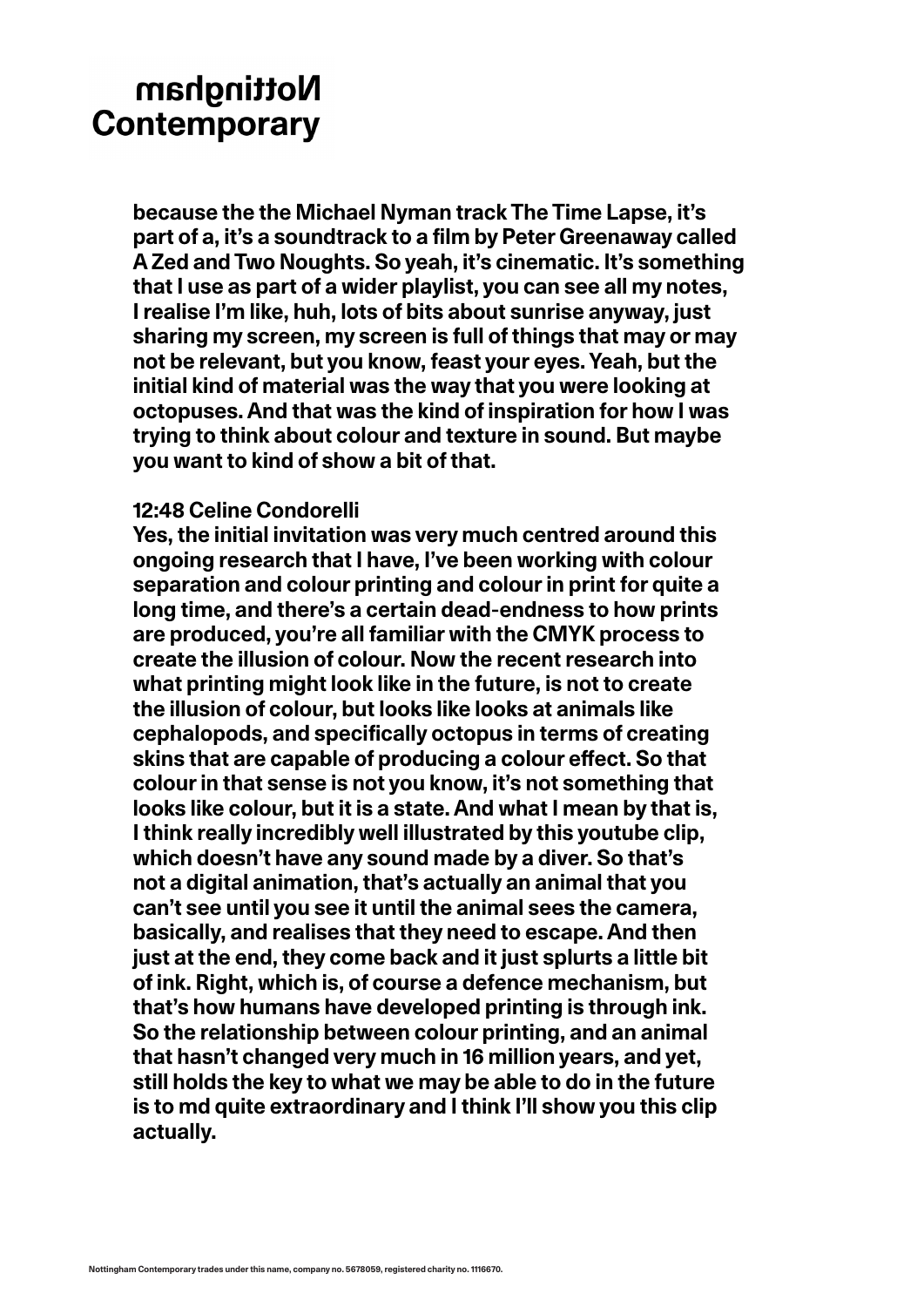**15:01 Hannah Catherine Jones Can we watch, can we have the rest of it playing while we chat just because it is an incredible clip? And it's not gonna,**

**15:07 Celine Condorelli I think it's this guy.**

### **15:08 Hannah Catherine Jones**

**I remember now because yeah, it's just that beginning bit that shows, yeah, this thing this kind of, I guess what we would call a phenomenon. But when we had our first conversation about it, you were telling me all this other stuff about it, about how that happens and how it's not only colour, but it's texture. So it's like the octopus changes the texture of its skin too as part of the camouflage. So if it's on like a rough sort of knobbly surface, its skin will imitate that. So it made me think of topological topographic. What's that word?**

**15:50 Celine Condorelli Topographical maps?** 

### **15:51 Hannah Catherine Jones**

**Thank you. Where you have the layers. And, you know, there's something about that that's just extraordinary. So as a, like, a someone who's working with sound, and was thinking through, you know, how do I go about putting myself in a position to connect with the show, you know, Our Silver City, 2094, this futuristic, thinking of the future through, you know, what is the world going to be like, in that year? What are the kinds of like, memories are we going to have of the kinds of sounds and how do I sort of use this incredible creature as a way to explore texture, and what I mean by that is like, as a multi instrumentalist, I'll be listening to how one tone sounds. The instruments I use in the soundtrack are synthesisers. So this idea of synthesis and sort of, you know, being made up of many things, or being able to kind of signify many things was super important. And this one's so beautiful, the way this is a**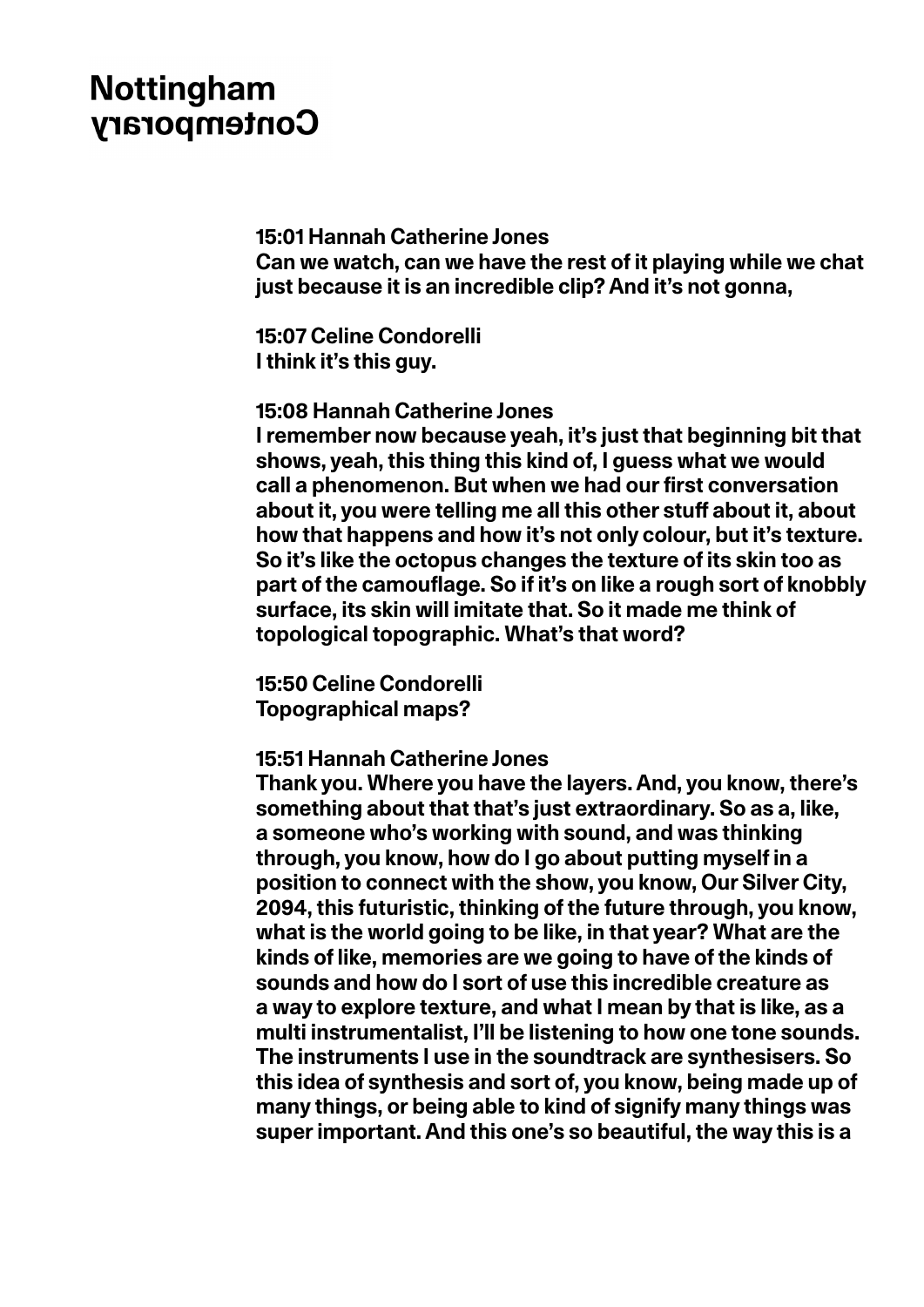**closeup, right of the actual cells.** 

#### **17:03 Celine Condorelli**

**So that's the closeup of the skin. There's a film upstairs by Anna Barham that also films the skin of a cephalopod asleep. And I mean, for anybody, you know, to go back to image making, for anybody who's ever done any printing, this is very much what the half toning processes in silk screen, if you zoom in on a newspaper, that's what you see, you see dots of colour. And it's, there's something so bizarre about this similarity, because of course, this is like an abstract composition, that, you know, I see it as an abstract composition, but it's actually the skin of this extraordinary animal. It also dreams, the octopus is able to dream through its skin because it's got a dispersed nervous system. So it's, you know, many people describe this animal as the most alien that one could imagine, because it's extremely, extraordinarily intelligent, probably as intelligent as humans if not more, but at the opposite end of the spectrum in terms of how it functions. So the octopus doesn't have a brain and a body, its entire skin is part of the nervous system. So it's like a dispersed skin. So it is literally able to think through its skin.**

#### **18:18 Hannah Catherine Jones**

**I've just popped this up, because that's what's come to my mind, because I've been researching into cymatics. And I watched this documentary the other day, Hans Jenny, he's a Swiss, he's from Switzerland. This video, it kind of shows what happens to different materials when they are when different pitches encounter them. So how sound itself can radically change if you use sand, or if you use water, and you alter one pitch, so you might have like a mmm and it might shift up. And the patterns will be completely different based on the, you know, frequency, the number of vibrations per second that that's essentially what sound is. So, in terms of thinking about how I put the soundscape together, I was absolutely thinking about slow changing pitches, maybe in between one or two notes. And then the motifs that I ended up using,**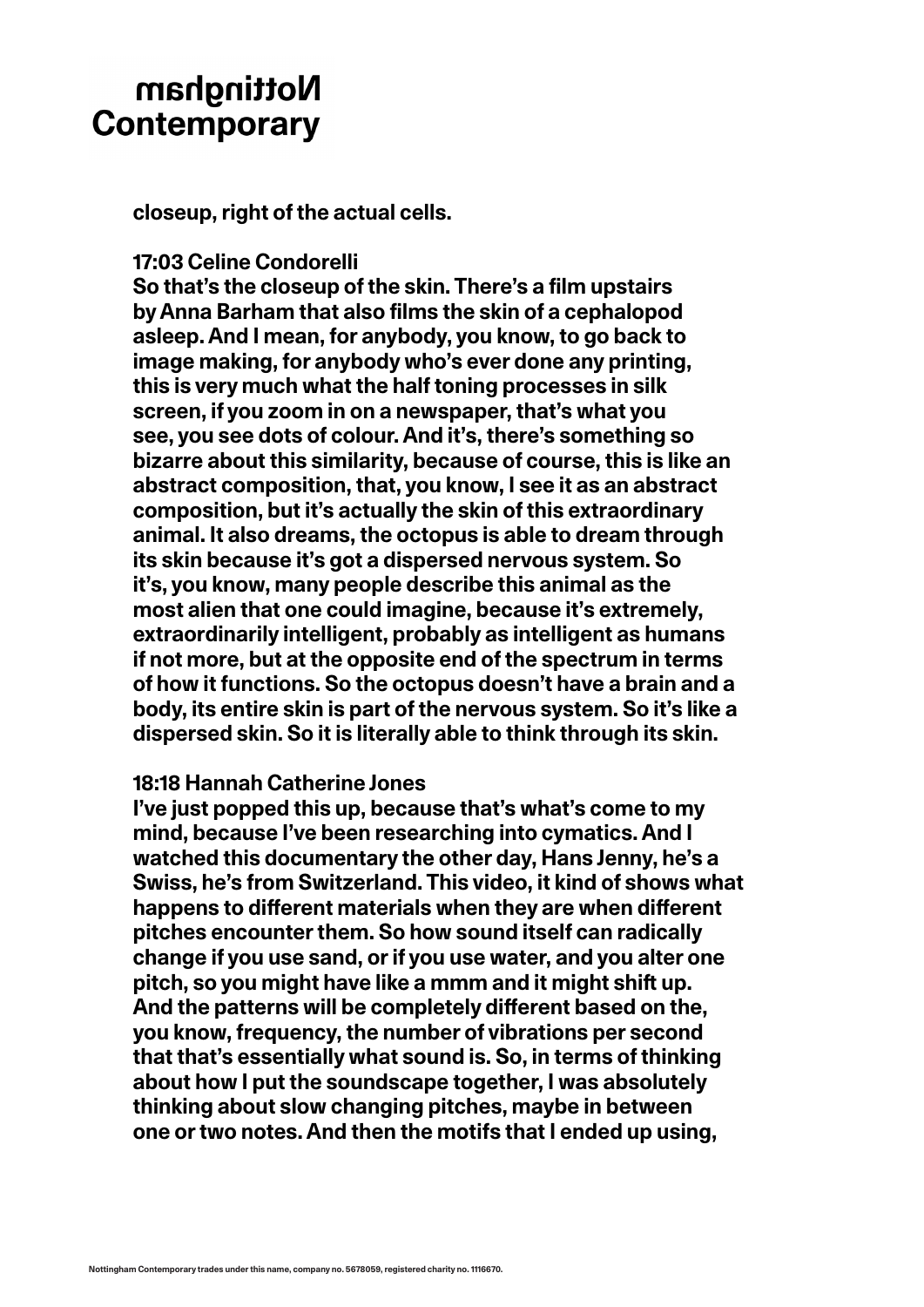**it was sequential. I think there were bigger steps than that, like doo doo doo and this descending sort of feeling as you know, as the octopus goes underwater as this kind of sense of despair, this sort of going, feeling quite down thinking about this year 2094. And us as humans and I'm kind of like properly you know, going all over the place, but that's kind of what this commission collaboration did to me - it asked me to think about what it is I do think will be left or what it is that I would maybe like to be remembered. And that's a combination of things. So thinking about the synthesis of pitch itself through the instruments, you know, I used a microKORG, lots of bass, a subwoofer, I wanted it to kind of make an impression on the body, you know, I want you to be able to feel the bass. But I also I'm thinking maybe it's time to play a piece maybe in the background that sort of inspired how I got there because thinking of, you know, this future and looking back from the future or thinking of ourselves as being studied, you know, maybe and the title of the work I called it In Memoriam which I spelt incorrectly a number of times. And I realised as I was making it that I was sort of dialoguing with or semi sort of sampling quoting a piece written by Arvo Pärt that I've done with the orchestra I've conducted it and I'll just play a bit of it and then maybe talk a bit more.**

#### **24:08 Celine Condorelli**

**As it happens nature has evolved an eye almost like ours but in reverse, the right side out eye belongs to certain cephalopods including octopuses, squids and their ilk. It is a single lens structure with an iris, a lens and a retina just like the human eye, and light enters the eyeball and is projected against the retina just as in the human eye. The cephalopod eyes even develop in a similar way to the vertebrates albeit with one crucial exception, no folding back and forth occurs. So the part of the system that becomes the optic nerve remain visibly on the outside, and their equivalent to our photoreceptors ends up on the inside, with no extra layers to buffer incoming light. Current research indicates that octopuses are colourblind, though they see and distinguish**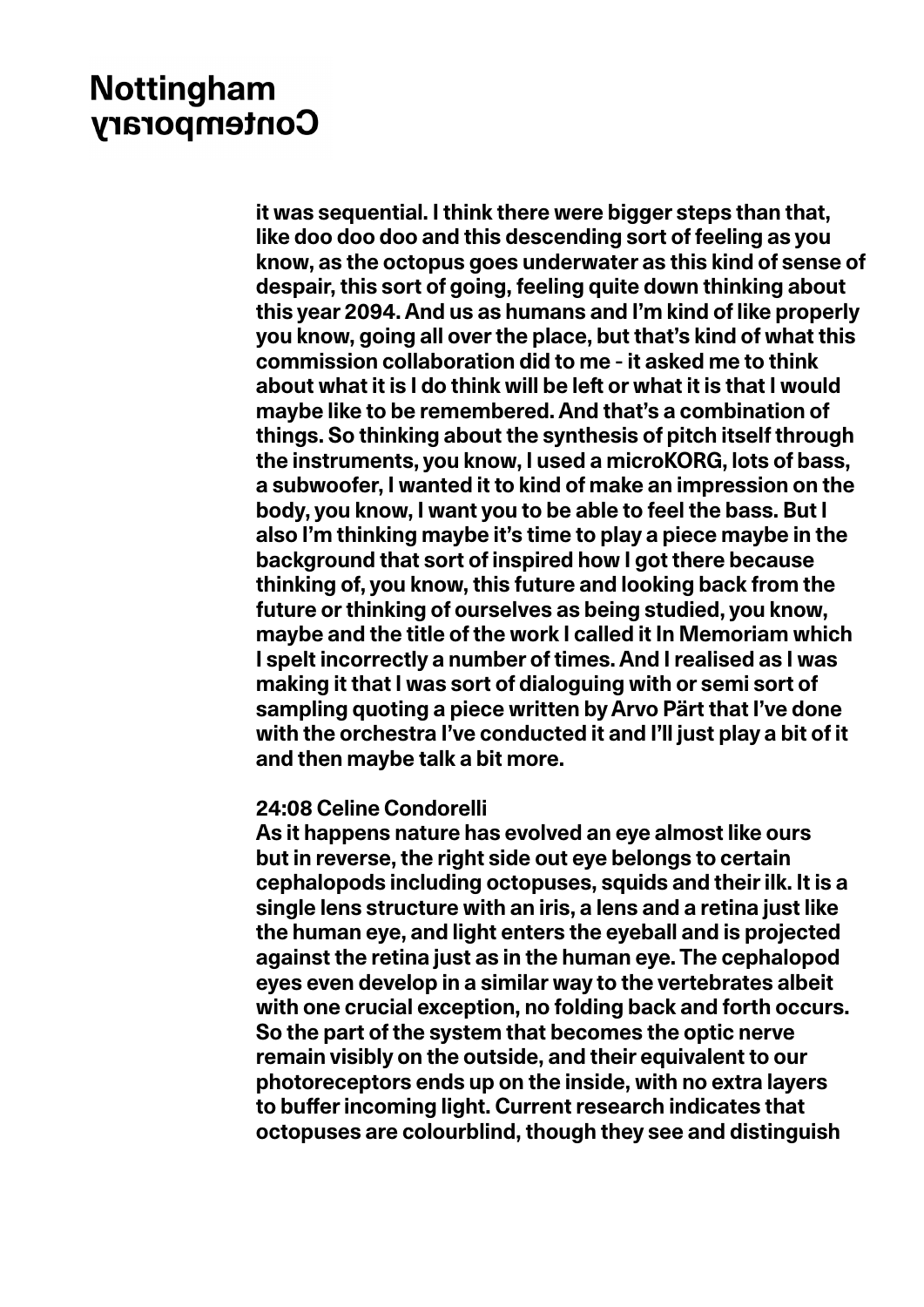**complex information including shapes, brightness and spatial orientation, just as humans do. Unlike humans, they can also perceive the plains of polarisation of light. This may indicate that the octopus has the ability to communicate with its own kind, by manipulating the polarisation of light reflected off its skin. Meanwhile, evading detection or at least decoding by other animals, including us. In the brains of high organisms like octopuses and humans, Jung emphasised that the determining factor in specific memory formation is not the requisite quantity of chemicals, but the patterns of connectivity, the new behaviour is likely to be the result of new connections, and new connections will be made in response to the unexpected environmental stimulus that interrupts familiar patterns, the non sequitur. Through its ongoing process of remembering and learning, remembering and learning brains are physically modified by directly adapting to changes in their physical environment. The context makes the subject. Octopus behaviours are categorised as displays and anti-displays. A display is a pattern consisting of some combination of movement, posture, colour and texture change. Displays may be either ritualised or unritualised. Unritualised displays are numerous and frequent in which information is incidentally encoded. Ritualised displays are relatively infrequent, in which information is deliberately encoded. Every display communicates information but ritualised displays have been adapted by the octopus, specifically to communicate something.**

### **26:57 Hannah Catherine Jones**

**That's, yeah, so amazing. And I've read that before, because that's the kind of like, remix of a lot of your bits that you've read, research that you found, and then also like your take, or what you've kind of seen as being important to this, to use that word methodology of the octopus for this, I want to say show installation, but creative practice, let's say because it is broader than what's in the show, right? And what really stands out to me, in relation to like music about that is this ritual and unritual or ritualised and unritualised in terms of**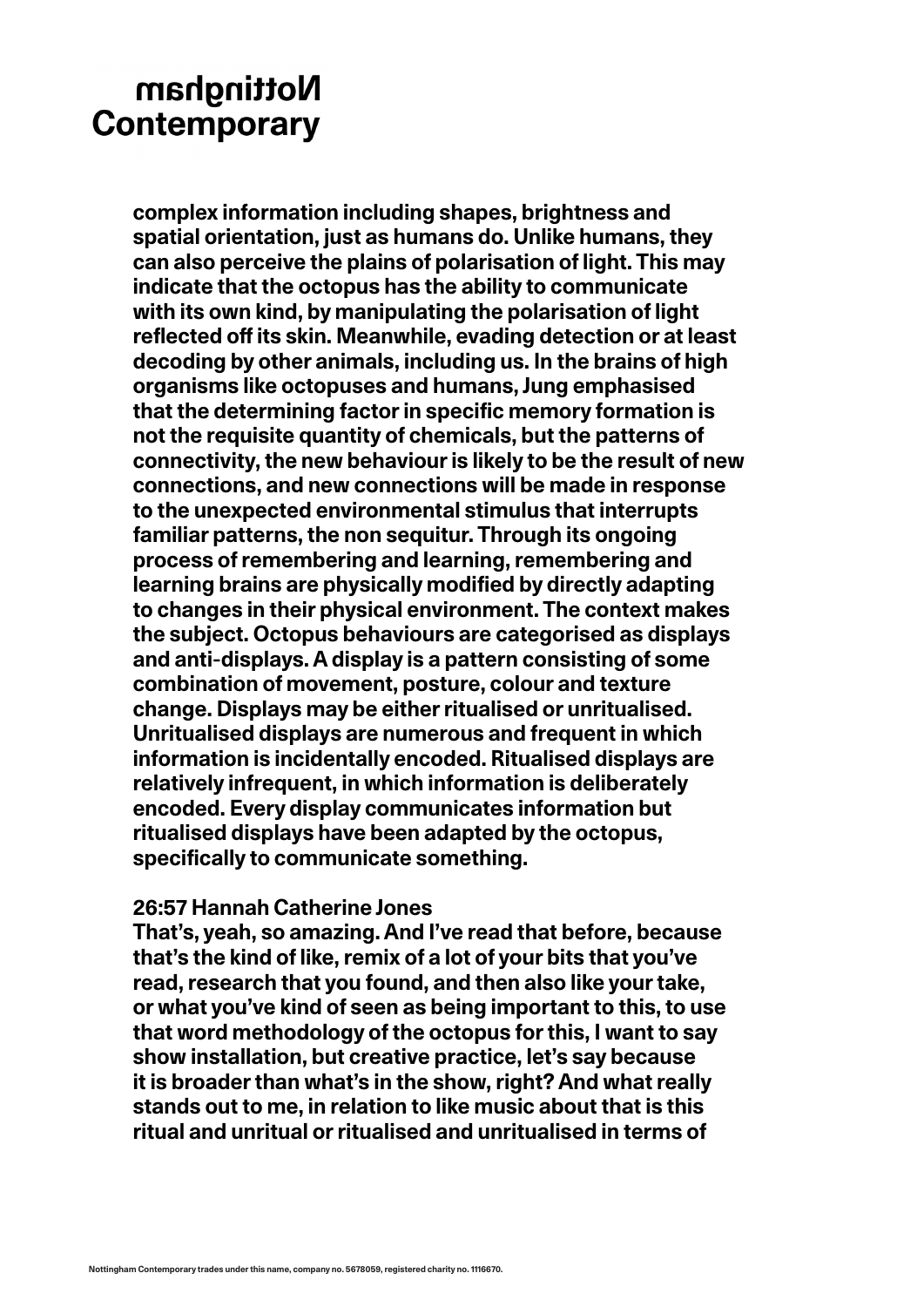**thinking about how I encountered this piece, this music in the background and how you could say that the weeks and weeks of rehearsals, of preparing it is like the unritualised. And then the live performance of it is the ritual. So it's almost like, there's, I can't help but think of that just based on the fact that you know, I'm going through stuff with the orchestra right now we're rehearsing for a concert and reflecting on might, how this piece is like I absorbed it, and it came out when I was trying to make the music for the soundtrack and not in like, I listen back to it as like, I'm doing like a descending motif that seems to keep getting longer and longer and more expansive, and more expansive. Because Arvo Part wrote that piece of music. The last note is just you're just there at the bottom, everyone's doing the same note, and you've kind of arrived at a place together. And the last thing you hear is the bell, the chime of the bell sort of ringing on there. And to kind of take it back to what I actually made, it seems super important thinking of this city, Nottingham, and you know, what are the sounds of the city that would kind of make sense in the context of thinking about a future? And of course, the bell, the church bells, St.Mary's Church and the bell is having this, I guess it signifies like death. You're like, you kind of hear it a lot in film soundtracks, where it's kind of like, you know, the knell, and it will ring on it does that kind of thing. Yeah, and I guess it is a very sort of a meandering way of just trying to acknowledge how much that piece, getting inside that piece affected me as a musician and how I like I said, I noticed it emerged in in the way that I'd made this piece. How do we remember something, you know, in memoriam? It's a lament and it's something that forces you to kind of like, go deeper kind of, to think about things, to reflect on things and to think about, you know, the rate that we're going like this is worthy of a lament, you know. Yeah. And also just taking a moment to appreciate how well the music seems to go with this which is just like, yes.**

#### **30:14 Celine Condorelli**

**So two notes to that. The book that we're pointing out is the**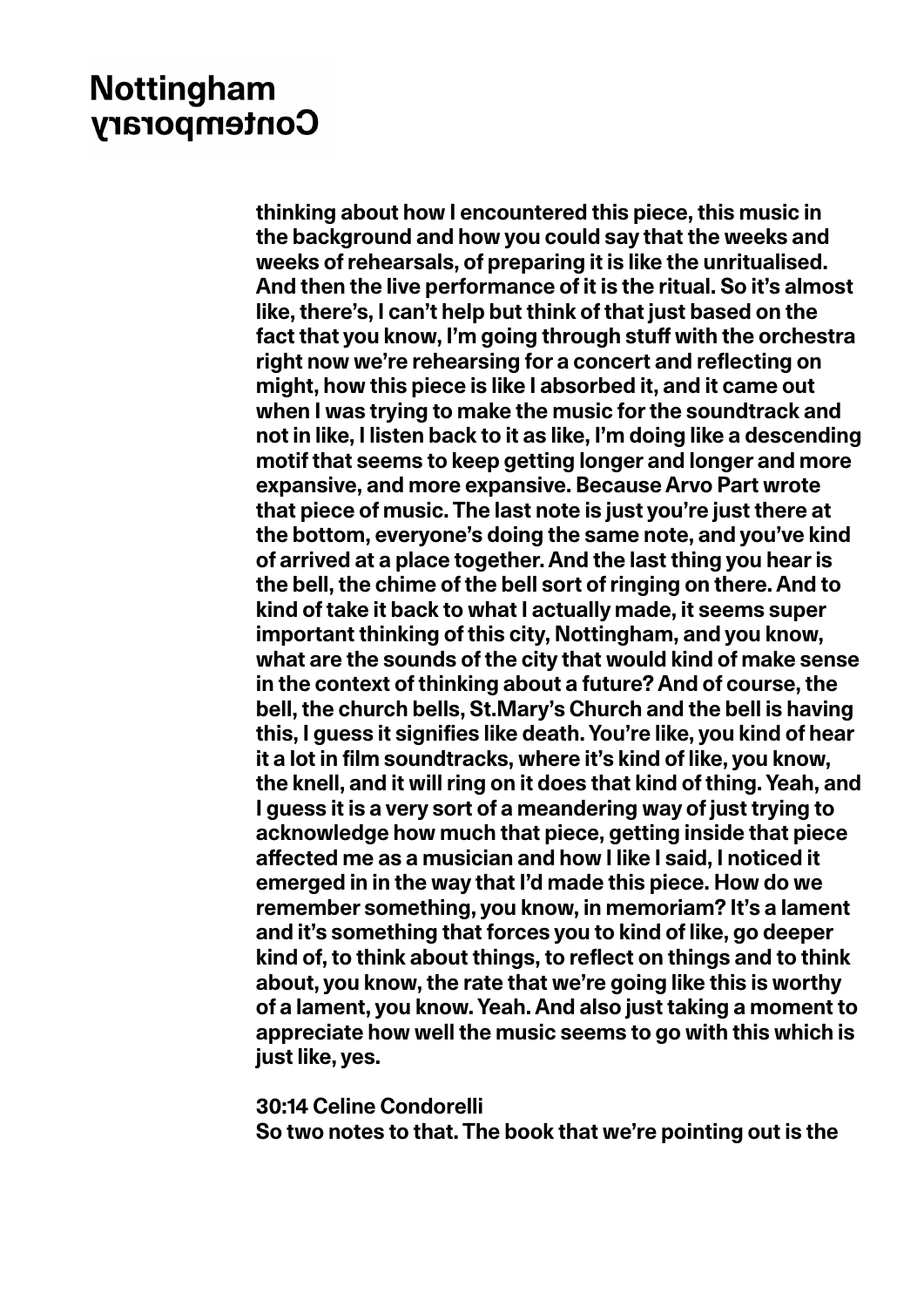**novella written by Liz Jensen, I hope you might have seen it upstairs. Liz Jensen was one of the four commissioned artists to develop ideas for the show. And as we workshopped over a period of two years to try and think what the city that we're in, Nottingham, might be, like, in 2094, what the future might be. This pervasive idea of ecological breakdown was perhaps the most present. And the thing we could not get rid of, you know, it was impossible to think about the future, outside ecological breakdown. That's, that was the dominating idea in all of the conversations that we had. And it is, I think, you know, not just true of us as a group of people, it is just the thing that one sees in the future. The other note, which is completely unrelated about the church bell, which you've just reminded me, of a story that I studied, because I was looking at the history of the separation between animate and inanimate objects, which is not such an obvious story. Actually, you know, for example, there's now lawyers trying to give rights to forests or rivers, you know, so this idea of who is able to speak for themselves, which is the traditional distinction with legal subjects, is not necessarily that obvious. But there was a bell that was in Russia, in a town called Uglich, a bell that rang the signal of insurrection, instead of the signal of mourning, during the death of the son of Ivan the Terrible, this is in the 17th century, I think. And the bell was sentenced to permanent exile, as well as the person who rang it. So the object was guilty. You know, it was not actually uncommon in common law in Britain until the 18th century to condemn the person who had committed a crime, as well as the object of the crime. So a knife that was used to murder somebody would also be thrown away or destroyed or lost at sea. Anyway, this bell was condemned to permanent exile and was sent to some field in Siberia, where it remained for 80 years. And it had to be officially pardoned by a priest in order to come back to the church where it now hangs in Uglich. And this whole thing took like, almost a century. So the idea of one, objects being guilty, or at least complicit, and definitely sentient and responsible, and also the bell containing this capacity for communication is somehow there.**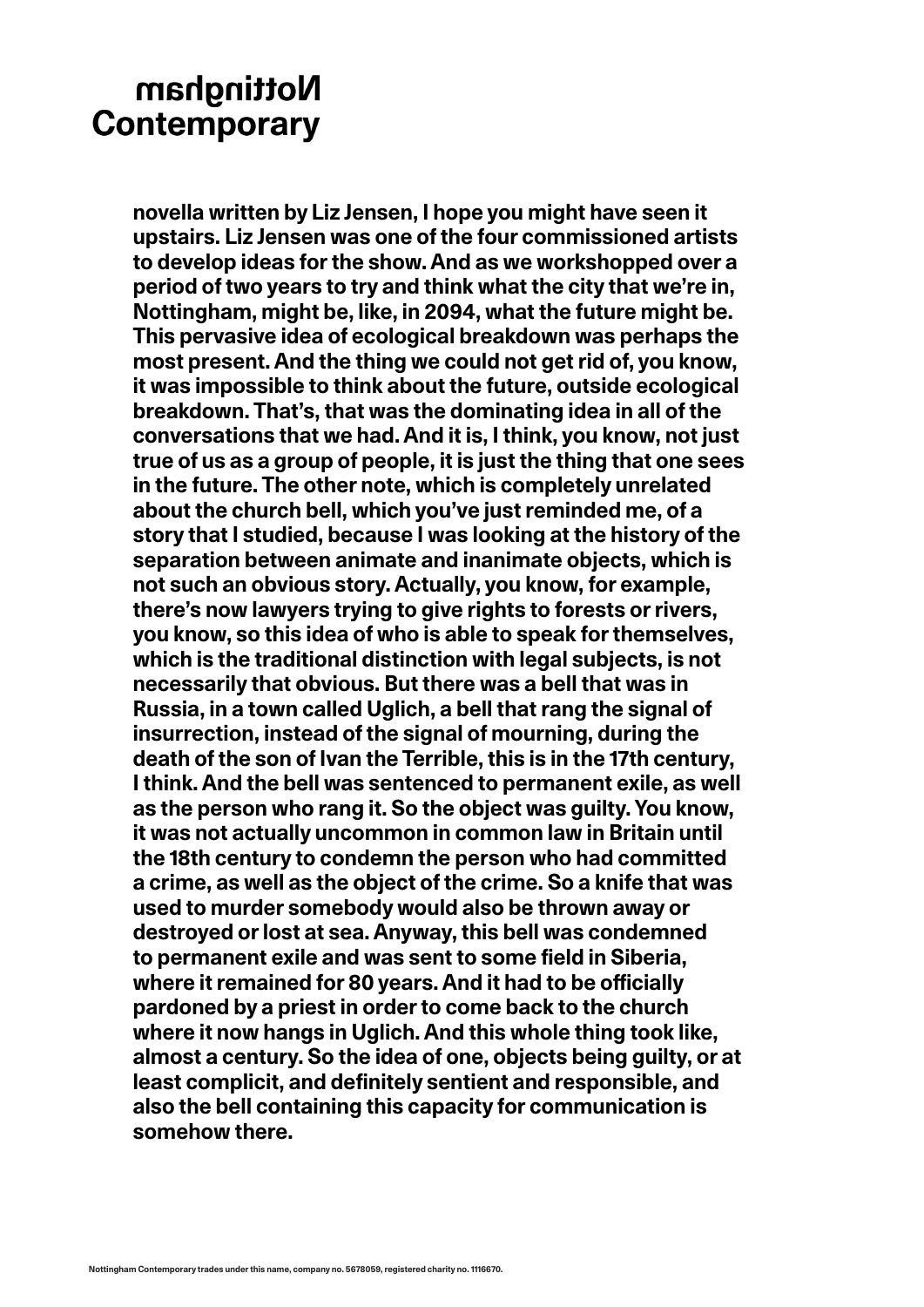#### **33:02 Hannah Catherine Jones**

**That's fascinating. That is so fascinating. And it reminds me of something that a student of mine, I always feel a bit weird about that because like I learned so much from her, but she was telling me about oh my god, I can't remember any of the words that I need to remember to tell this story properly. So I'll just kind of try my best, but a coastal town somewhere really down south. And she went and did a recording of these bells. And these bells were used almost like a sonic lighthouse. So they were used to kind of warn of approaching ships because you could hear the bells from sea, but you if you knew what you were listening for, so it was kind of used as like an oral sort of signal of I'm going to kind of leave that there ringing in the air as it were because I can't tell the story fully. But that is so fascinating. And they do have this, I don't know how to describe it. They are this kind of, they're circular, they're dome-like, they kind of contain but kind of push out sound and they are a way of communicating often a passage of time, but also like to tell you that there is a place of ritual communion like where the bell is, you know what I mean, you go to the church to gather often to sing so for me it was like yes, the bell does have this, is it stereotypical or like it doesn't have to be stereotypical in a bad way but it signifies death in a kind of composerly way but it also signifies the places where we come together. But your that story is wild, absolutely wild and I can't quite like assemble my thoughts on what I feel about the bell - do I feel sorry for it? Do I like, do I think it should have been punished?**

### **35:02 Celine Condorelli**

**I forgot an element to the story. It was pardoned, but its tongue was taken out so that it would never ring again. And this is the church of the main town Uglich, which I've never been to. But you when you see photographs today of the church, you see this bell with the tongue taken out. So it is mute.**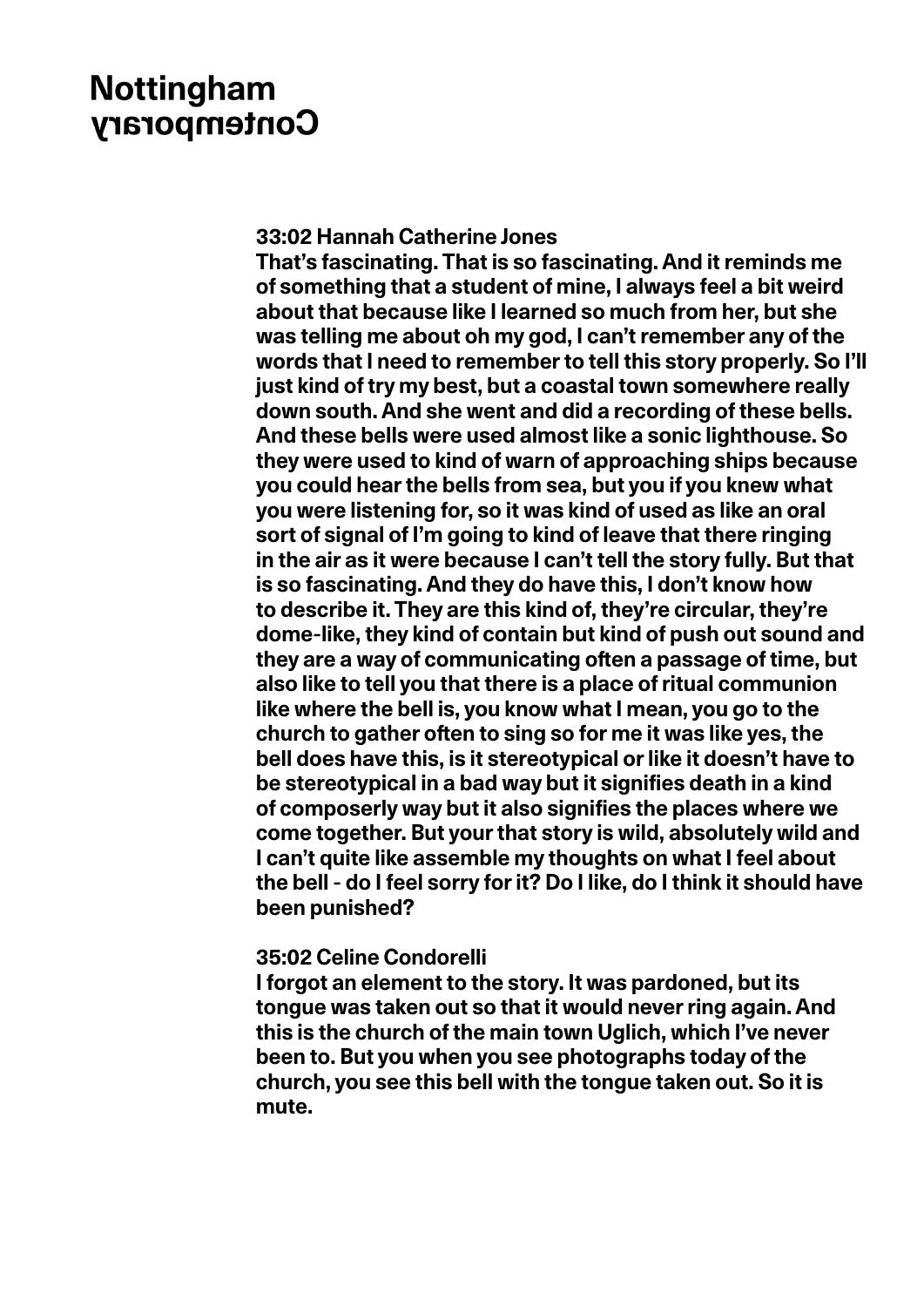**35:23 Hannah Catherine Jones**

**Wow. I mean, wow, let's take a moment for the bell. That's a lot. That's fascinating. I mean, let me try, I mean, that's one element. We could talk about the bell for hours. In terms of trying to think of, yeah, elements to the soundscape. The bell was important, synthesisers were important. It was really fascinating encountering the show and seeing some of the objects that were there, including, like a kind of concrete, kind of radio-esque - it certainly has an antenna on it. And I was like, yes, because one of the synthesisers I use, the Theremin is essentially a failed radio, that's how it was invented. It has an antenna, it has another antenna there. And it works with proximity to this antenna to create pitch. So it's a transmitter. And it's something that you are searching for sound with as in, you're like, whoa, I got no notes to press. So there's, it has that quality to it. But it also, you know, it's ironic because it kind of it does communicate, but not in a radio way where it gives you information. It communicates through this eerie timbre that you're like, it's uncanny. Because you're a bit like is it a human voice? Or is it? Is it, what is it? And I think using that, it's very overused in a science fiction kind of way. But the way I use it, I tend to use it more in like a lamenting sort of way or with the voice which kind of like, yeah, sort of subverts it. I'm playing with that uncanniness of the digital and the human. Much like our mates, the octopus, this thing of like, when should I put a filter on my voice in song. so it very gradually shifts timbre, like the octopus does, but in a way that's, you know, sort of how you feel rather than what you see, it's still like about perception. Even if it's not like you know, the octopus is doing it to well, it is a form of communication. I'm not going to try and like lock it down through that is that and that is that. But maybe I should play something that's really important. Maybe not the whole thing, but something to do with the voice. Is that appropriate? Or like, do you want to. I reckon, I reckon. I reckon the voice and then and then, if that's all right, because just thinking about in relation to the bell and the synthesisers, I really did want to have something human in there. And I was thinking specifically of Leontyne Price. And to give you a bit of**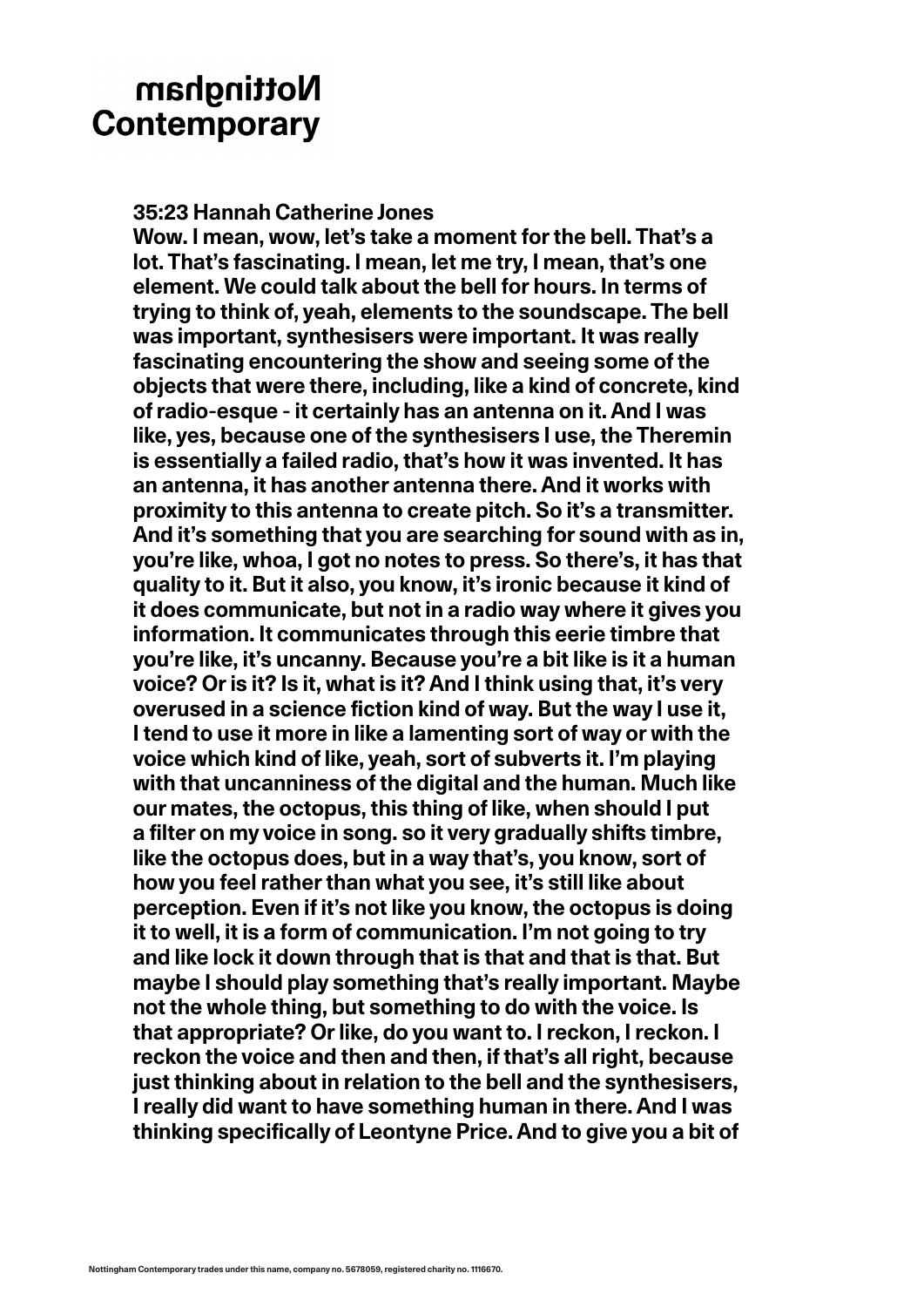**context, this was her last performance at the New York Met, it was in 1985. And the track that she's singing is called O, Patria Mia, which means, Oh, my dear homeland, and then the I think it's got the lyrics there. But I was thinking a lot about this is in the levels in this. Sorry.**

**38:43 Celine Condorelli It's fatherland actually.**

**38:45 Hannah Catherine Jones Is it?** 

**38:45 Celine Condorelli Unfortunately, sorry.**

**38:47 Hannah Catherine Jones** 

**Well, I flipped it to motherland. You know, patriarchy is always lurking, isn't it? So yeah, I'll play a little bit of this. And then we'll yeah, we'll just keep keep chatting.** 

**42:09 Celine Condorelli Amazing.**

**42:13 Hannah Catherine Jones** 

 **It's a shame not to have the whole thing - I will say that it had 25 minutes of applause and a standing ovation, can you imagine? But it was her last performance as an opera singer and the fact that she was playing, you know, Nubian Aida, first Black opera singer on the stage at the Met, Black female opera singer on stage. And that performance with its layers, and it was live streamed in 1985. So it's like cutting edge technology, the way that she sings the glissando. That's the kind of like, I guess the energy that I guess we were talking about earlier? And how to kind of like, well, you were saying it, so I kind of don't want to step on what the energy that you were saying about what you wanted to create, which.**

**43:03 Celine Condorelli**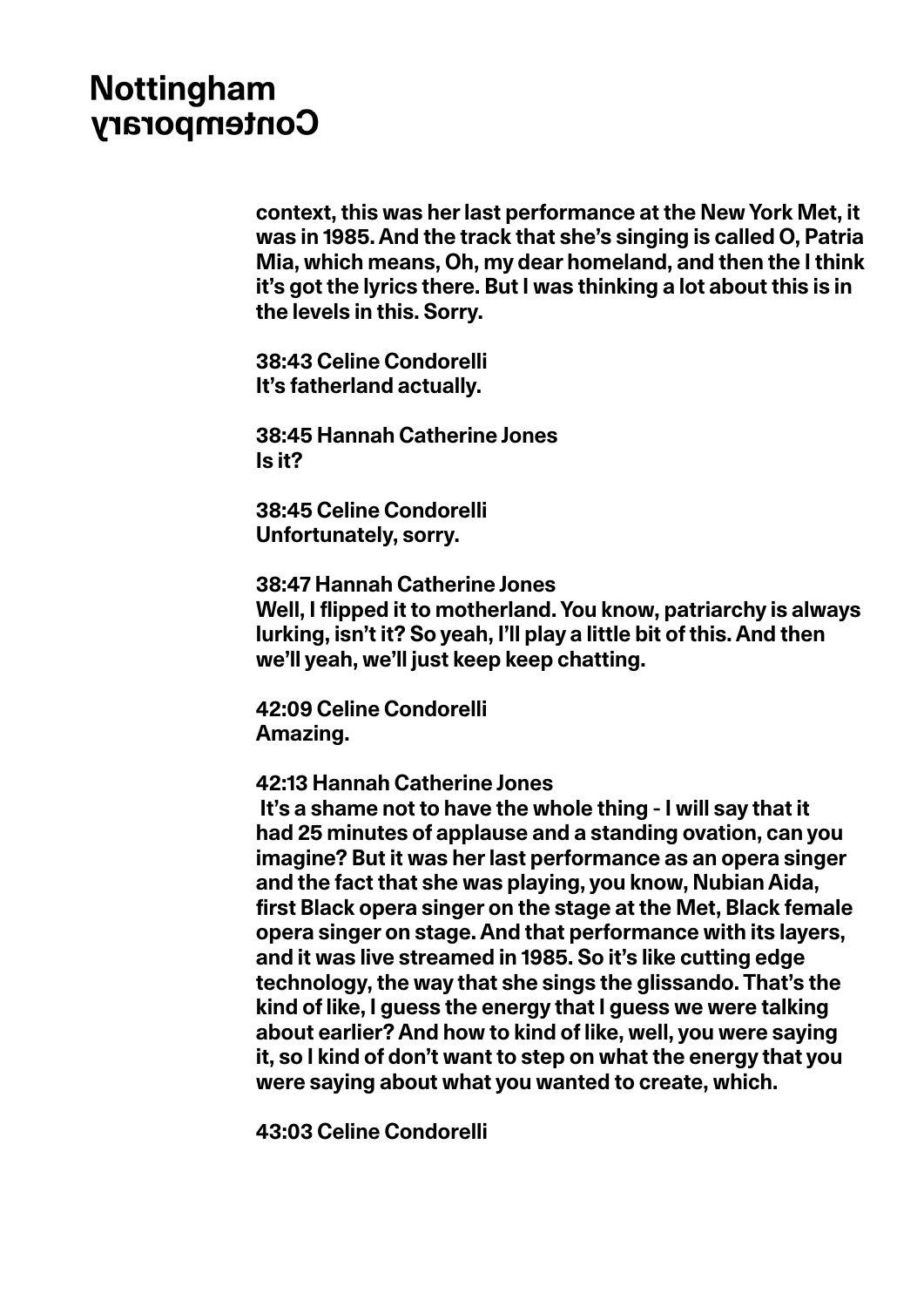**Yeah, so I was trying to describe why this is connected to making exhibitions, you know, like, what, what is it that? That makes sense to me in a way. Why did I call you know, and I think what you're referring to is this idea that I always think that I'm not exhibiting anything, I'm trying to expose you, an audience or myself, to an experience, and a really precise or as precise as possible, aesthetic experience. So I think part of the point of working with exhibition making is, you know, in the way that I do, which means I mix lots of works by lots of people, I think through many different types of material. And I think with people, I don't think alone, is to try and create an aesthetic experience, so that it inverses the sort of object subject ideas that are normally, you walk into a room and you see a thing on display that is just contained, and you just walk off to the next thing, so that I think it's, you know, sometimes I manage it, sometimes I don't, it's quite difficult to do, obviously, part of it is an interest in the audience, you know, and not thinking of the audience as actually passive, but as making meaning by walking through from thing to thing and creating effectively culture and in that sense, also the culture of the future. But there are these rare moments when something that you see or something that you're exposed to, just pierces through, and really touches you, because normally culture is this thing that you know, it's supposed to touch you, you can't touch it in general, but it's rare that the feeling is mutual, right, that it's reciprocal that the, you just get something that goes straight in and it's not exactly discursive. It's not exactly just through your brain. And I mean, it happened with me through your work. Definitely. And that was the question whether it's possible to construct it within an exhibition experience as well. It's happened to me a few other times, including through this performance that I saw at Tate, maybe that's the time to talk about it. So in 2018, I saw Min Tanaka perform at Tate he was performing inside an installation of a sort of steam fog by an artist whose name I've now forgotten but will come back to me and I found it well, I'll just show you it's a very short clip This is an incredible convergence of minds, right, there's**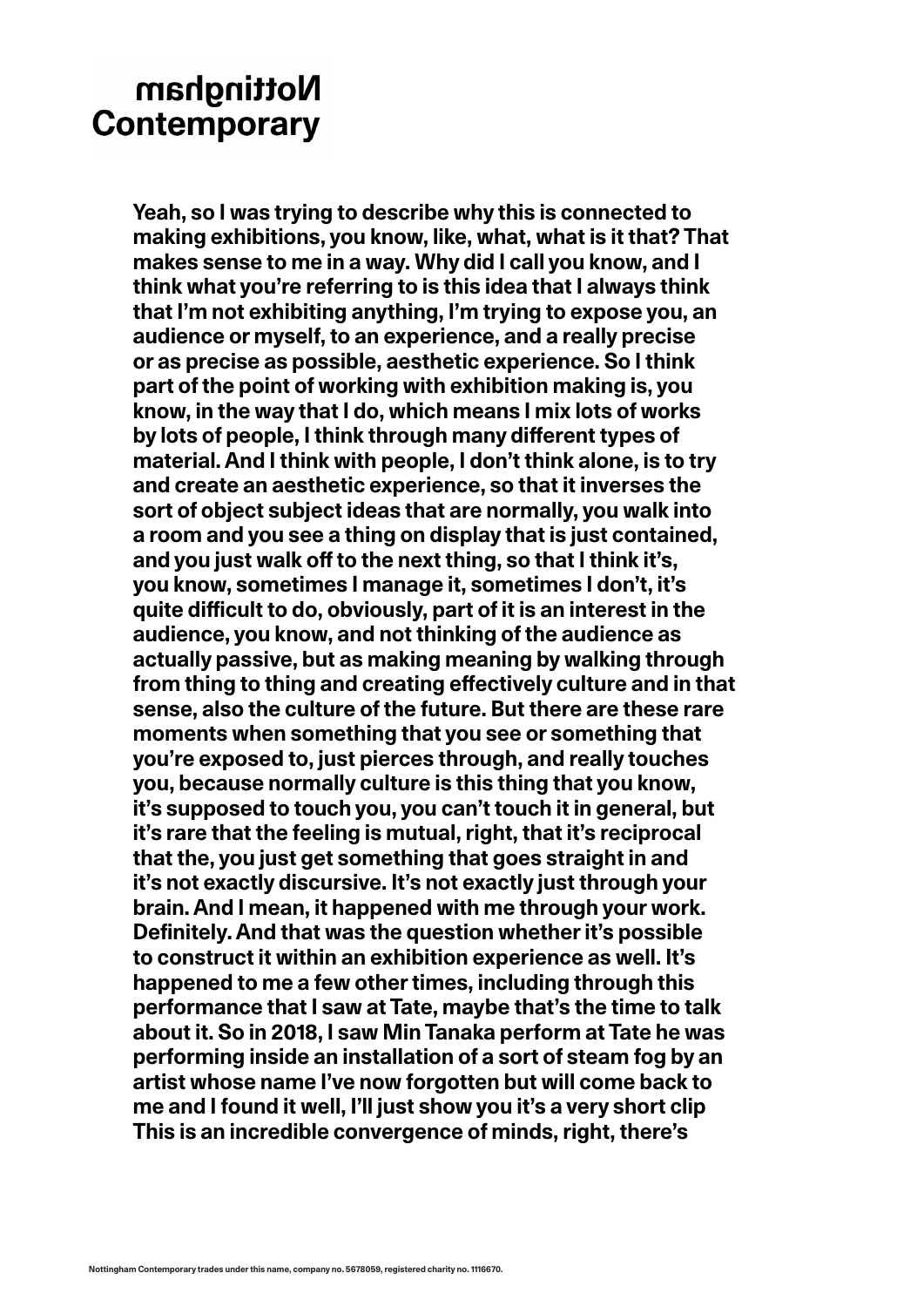**usually Ryuichi Sakamoto, there's Fujiko Nakaya and Min Tanaka. I found this performance absolutely incredible. And I was thinking you know the moments when you go somewhere and you make the effort of going somewhere and it just changes everything and makes your day, makes your week, makes your month, but I was thinking Min Tanaka, I know this name. Why would I know this person? And it took me ages to realise that it was the same person who had performed in you know, I know about it because I know this little piece of footage. I don't know how famous it actually is. But there was a performance of Butoh dance. So traditional Japanese, you know, even operatic dance in a clinic for psychotic patients in the 80s that was run by a philosopher. He was a clinician and a philosopher called Guattari So it's the same guy. When he performed at Tate, he must have been this is 2018, he must have been in his late 80s because you also see him here performing at La Borde in France, this clinic founded by Felix Guattari, in which the patients were free, free to roam, and there was no treatment or such. And there was an incredibly rich cultural life. And Min Tanaka was there for some months but this was a piece of footage that I knew.**

### **51:56 Hannah Catherine Jones**

**I'm just like, yeah, it's funny because we both seem to have turned to, like the 80s. And like these moments of like, and also the operatic because the dancer is Min Tanaka. Yeah. So he chose that piece of music to be the soundtrack for that footage, right? Yeah.** 

**52:19 Celine Condorelli** 

**No no it was playing, it was playing outside. So he danced to it.**

**52:24 Hannah Catherine Jones Was somebody singing?**

**52:26 Celine Condorelli I know this from secondhand accounts. It is in history books,**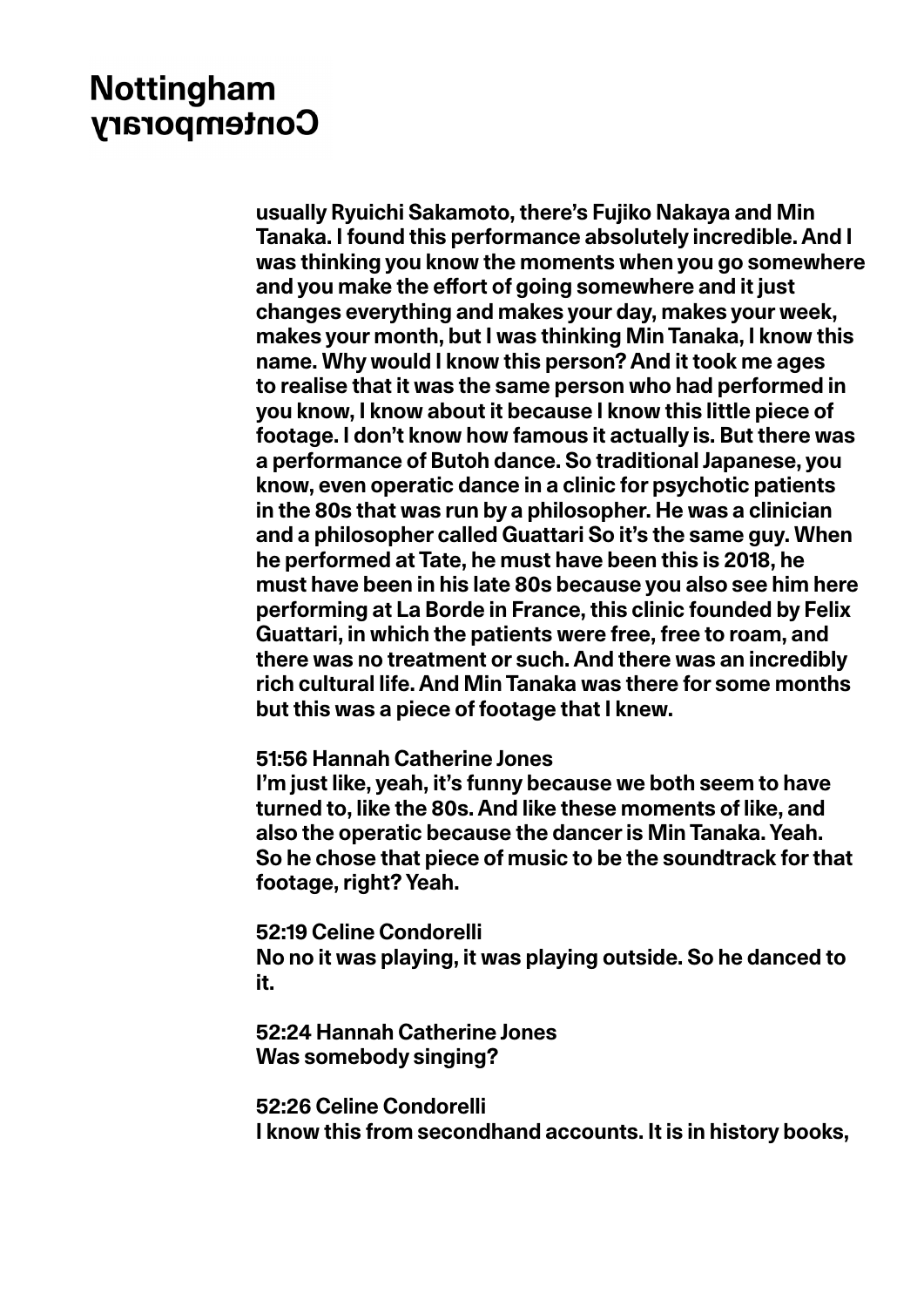**but**

**52:30 Hannah Catherine Jones Got you I'm just trying to understand as to whether there was a live opera singer, or it was playing on a record. It sounds like it's a record. Because it for me, it's like, I can't like look at that and not take in all the elements like the birds singing, the fact that it's operatic, that I mean, it kind of comes down to because that footage is very, very affecting, it just is, there's a look of ecstasy on his face. There's, you know, the wider context of them being in a psychiatric kind of, you know, asylum or, you know, institution. There's a lot going on, and I think that I wonder what it would be like with a different soundtrack to it. I know that yeah, this is kind of, you can't separate out that performance from that piece of music that's been played at all - well you can mute it and put something else but I mean, in terms of like, how we're talking and thinking about it, and I guess like, yeah, it makes me think a lot of just how important the voice is, the human voice in song. And again, I know we're anchored into opera, which is, you know, my, one of my areas of specialty and interest and also in a big way trying to sort of shake up what that is and think about it in terms of vocal labour rather than, you know, this western, the pinnacle, like the crown jewels of like culture, but at the same time, it sort of does do that. And it is, it comes back to the very vibrations, the oscillations and how they hit us on a physiological level. How similar opera is to, you know, it's the voice in an extreme of emotion. So that makes us think of crying, of screaming, of pleasure, of pain. So it's always going to kind of like tip you and in fact, it reminds me of I always say always, I often mention something, another French person, Lacan, said about the infant's cry, like you can, you're going to, you might struggle with my pronunciation here. So the infants cry described as, sorry, was that the tension of the upcoming terrible pronunciation. So Lacan described, the infant's cry as un cri pur, P U R, the pure cry, a pure cry, yeah. And un cri por P O U R - can you pronounce those two things?**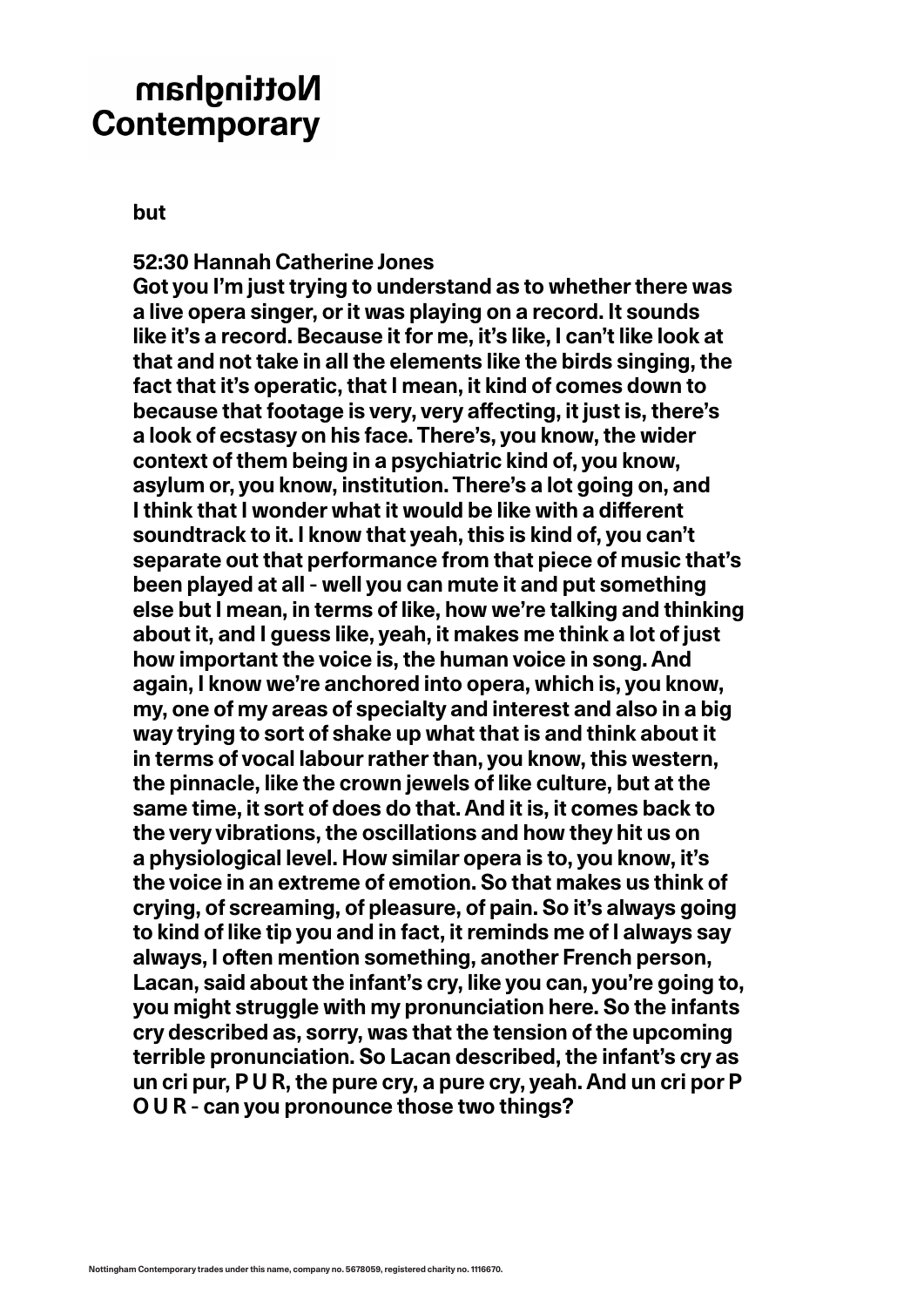**55:12 Celine Condorelli What's the second one?**

**55:13 Hannah Catherine Jones So I'm going to write it down and you're going to pronounce.** 

**55:14 Celine Condorelli The first one is pur. Yeah.**

**55:16 Hannah Catherine Jones Un Cri P U R, and the other one's, P O U R Un Cri Pour. So say them both again**

#### **55:23 Celine Condorelli**

**Un cri pur et un cri pour, it takes quite a bit of living in France to know the difference between these two. But the differences between a pure cry and a cry for, crying for something.**

### **55:37 Hannah Catherine Jones**

**And that's really important, because when the infant comes out, it's crying because because it's pure, it's just been born. It's got breath in its lungs, it's like, ah, and then it's also a cry for the mother and you know, it turns, it understands that that becomes the language I cry and I get something. So I read that, and it proper stuck with me because I love puns. And because I'm fascinated by the voice and when we sing, we can sing because it's just so important to kind of have that release, and that intensity, but it's also to communicate with people and to affect them. And I think that's why opera seems to like, you know, we can't seem to get away from it. I do have a specific interest in it. I do try and destabilise it and decolonise it, but at the same time, we have both arrived at these like moments that include, you know, this energy that we would like to at least incorporate into how we make art or make the artistic experience. That's kind of how I'm sort of, yeah, thinking about the dialogue between these these materials that we've arrived at. But yeah.**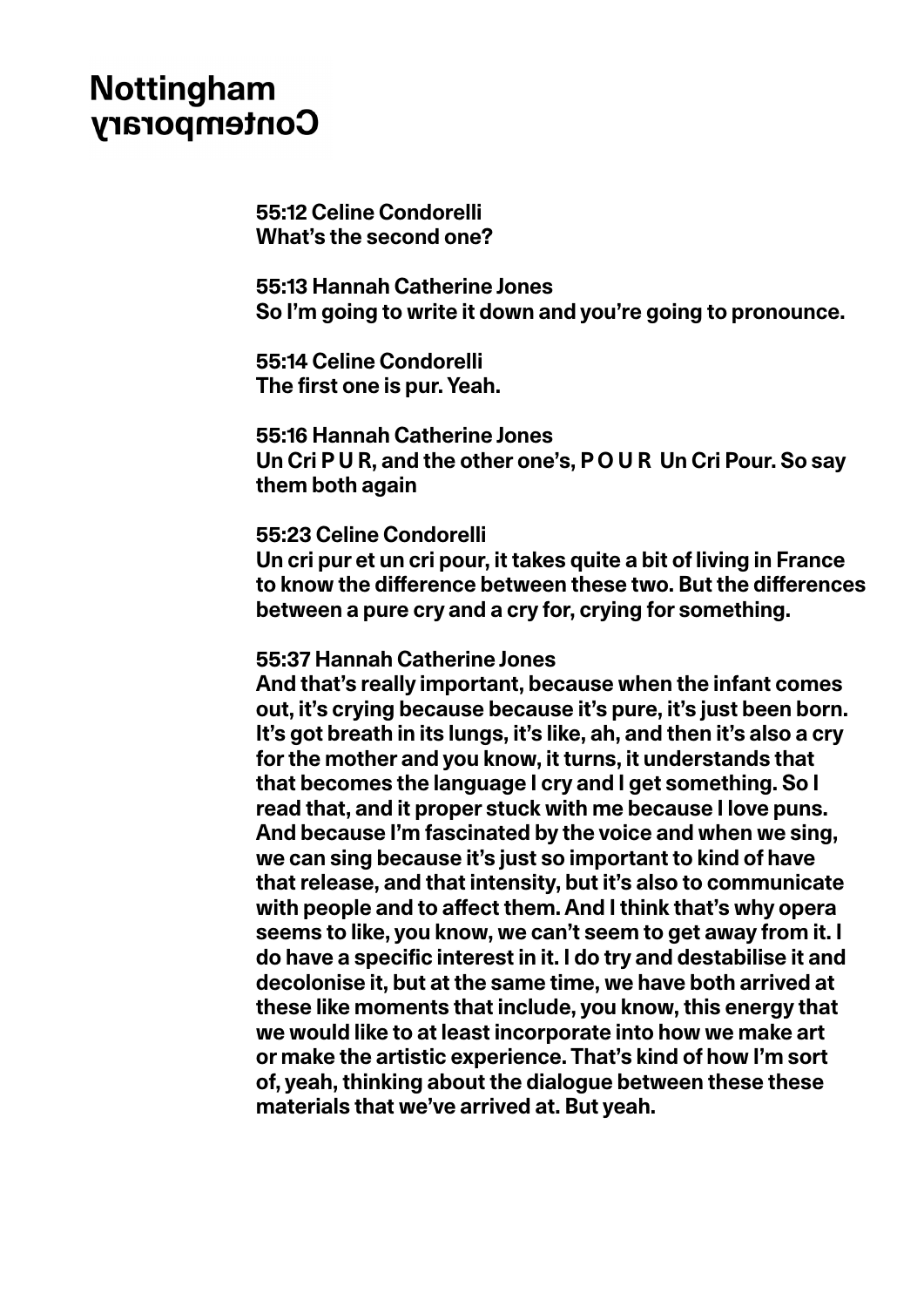**56:58 Celine Condorelli Should we open for questions?** 

**56:59 Hannah Catherine Jones Yeah, maybe so.**

**57:01 Celine Condorelli Does anybody have any questions or comments?**

**57:06 Audience member Is it because you're a musician that you decided to think about the bells that were sounding out to sea, rather than a foghorn?**

### **57:16 Hannah Catherine Jones**

**Oh, that's a good question. I mean, a foghorn has a completely different kind of effect. I hadn't. I mean, the reason that I was thinking about bells is because we're in the city of Nottingham, and the church is right there. Had we been on a coastal town and, you know, that would have been part of the soundscape potentially? Not sure. I guess I was trying to just incorporate sounds that I knew were of this city. And, like I said it has this, like, sort of signification of death, and communion. And I guess I just wanted to, like, anchor on that. But there are sirens in the work. And I guess in a way, I was thinking about emergency, as in, you know, emergency vehicles, but also like, these mythical creatures that we call sirens that sing. So I was trying to like pun on that. And a fog horn, and a siren you know, it's a sound that comes from a vehicle so we could do a foghorn remix.**

### **58:32 Audience member**

**Following up from that, as you are a trained musician, when you are composing these pieces of music as soundscapes, are you still following the normal things that musicians do and keeping within certain chordal limits?**

**58:52 Hannah Catherine Jones**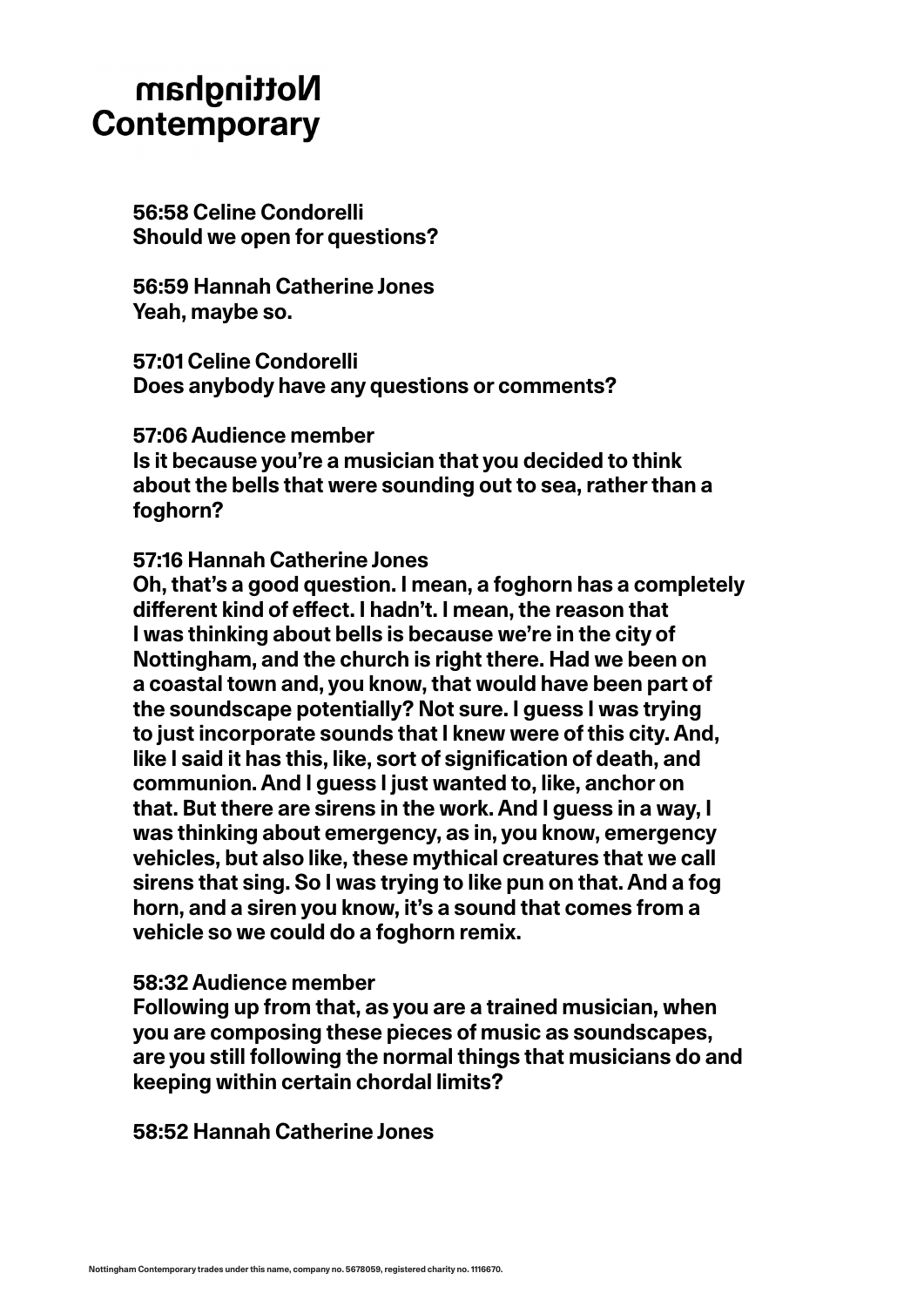**That's a good question. I I guess in the work that I produced for this, the Portal In Memoriam it's called, the soundtrack or the sound work, I don't know what you want to call it, composition. It is quite tonal. There's jarring elements to it because of the way that I've sort of used samples of things like keyboards and static and modems. I couldn't necessarily tell you what key it's in. But I'm pretty sure it's in a melodic minor mode. So almost like you know, Gregorian Chant monks of back in the day. It's not in a like it's not in it's certainly not in a major key. It's in a minor key. Or can I even say that? Yes, that's the word I was looking for. Thank you. It's definitely an intuitive sort of like, the way I made it was like entering into the energy of all the things that I thought gave me a sense of what I wanted to produce for this. And it was produced kind of like a performance but in my little home studio, and then I worked with every and it was 48 minutes of sounds I've made and the energy that I had, and then I just kind of post produced it to make what's in the gallery there. But yeah, it was intuitive.**

### **1:00:25 Audience member**

**You talked about vocal labour. I don't know what you're talking about. I'm a singer, myself, as well. And you talked about destabling something and destabling and decolonising, and I want to hear what you're talking about. It sounds like there's something that needs to be expressed. And I'd like to hear that.**

### **1:00:39 Hannah Catherine Jones**

**Sure. So I see all types of singing, like whether you're trained as an opera singer, which I have been lucky enough to be to have done that, or whether you are, you know, Mariah Carey, or whether you are an untrained voice singing in the local community choir, indigenous kind of practices that would just use voice as part of it without even thinking what, like or even categorising, rather what we would call, you know, this is a genre - this is jazz singing, this is opera, this is this, this is that. So what I try and do through the radio show that I've been doing for years, it's called The Opera Show. So it**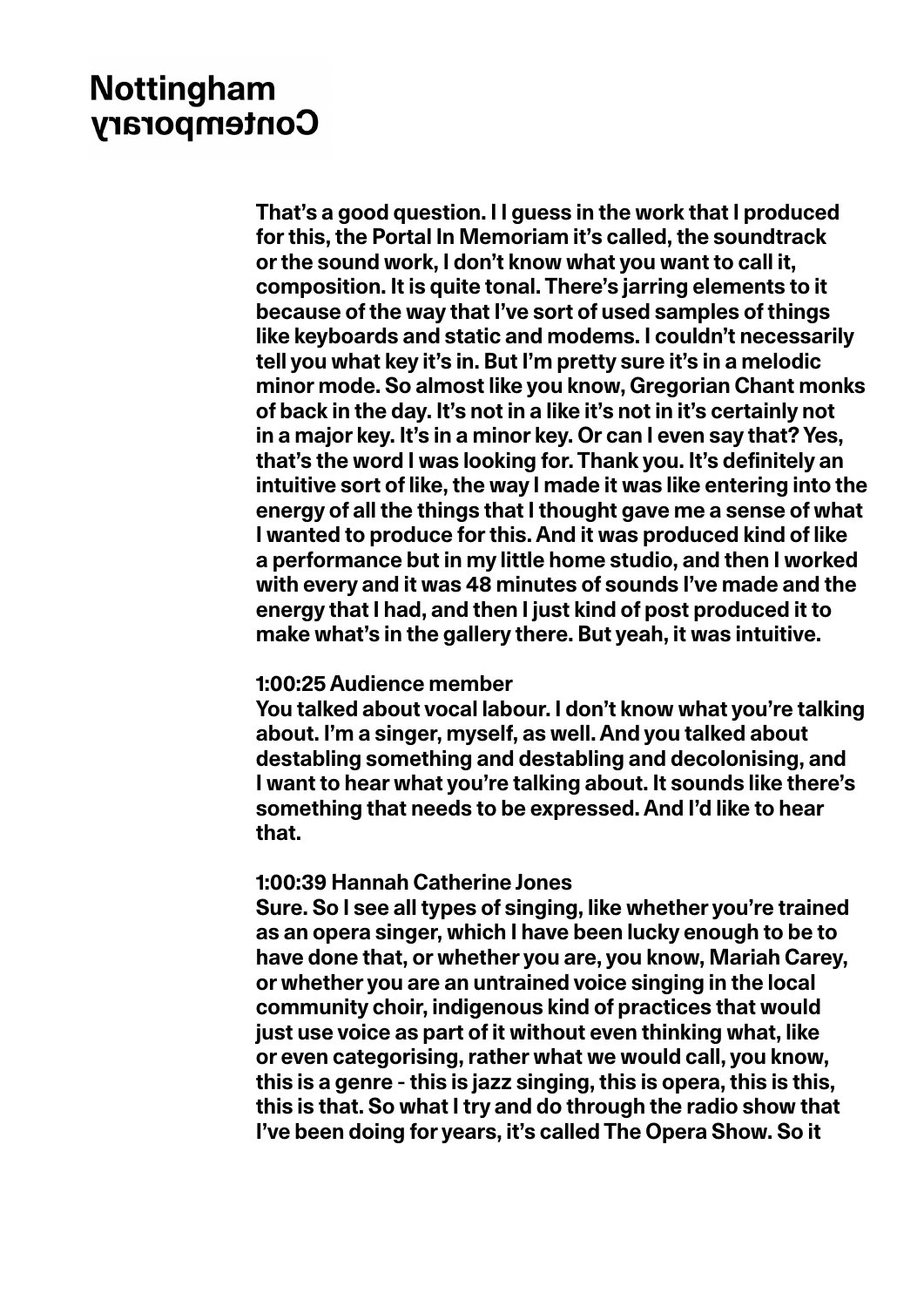**has a certain set of expectations around what kind of music I would be playing, of which Leontyne Price singing in this style would be like expected, and I do play kind of what we would traditionally understand as opera for a lot of the reasons that yeah, we were getting on to towards the end. But ultimately, I do have a kind of wider mission to destabilise what we would consider to be opera, or what we would consider to be like. It's almost like trying to destabilise the idea of high art and low art and just be like, let's just equalise it to be like, all forms of vocal labour have value and affect depending on the context, and we shouldn't just privilege one over the other. Yeah, that's what I was trying.**

**1:02:08 Audience member So do you mean it's destabilising what opera is or destabilising the idea of hierarchical vocals?** 

**1:02:13 Hannah Catherine Jones Hopefully both.** 

**1:02:16 Audience member Is opera a style, or?**

**1:02:18 Hannah Catherine Jones** 

**That's a good question. I mean, how much vibrato is there? These are the things that I wonder how, yeah, that questions we might ask of how to do that. But it's a massive topic. And yeah, I'm glad a singer's kind of like, probing me on it. But it is, it's really fascinating. So many people say, oh, I can't sing. It's like,**

**1:02:41 Audience member Everyone can sing, I know that.** 

**1:02:44 Hannah Catherine Jones Yes. So it's, I think it's kind of ironic, because I'm sitting here privileging the thing that I am trying to destabilise, but ultimately, like, there is an essence of it that won't leave me,**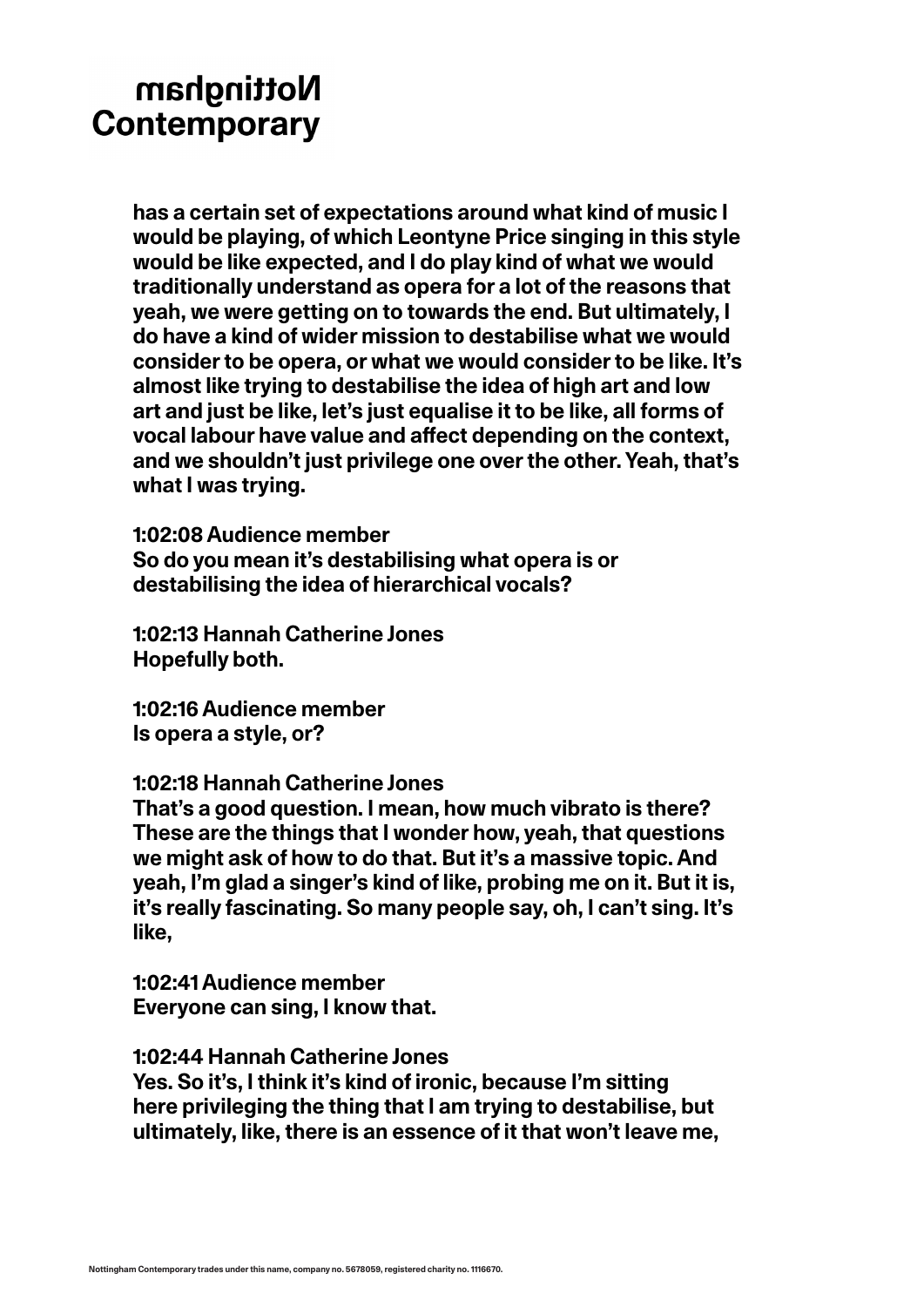**won't leave us alone.**

### **1:02:58 Audience member**

**It's that finding of the voice though isn't it, understanding that's who you are. You're not Mariah. Yeah. Or you're not Madonna. You've got your own thing? Yeah, it's finding that within you. Exactly. That's what it is for me.**

**1:03:10 Hannah Catherine Jones That's such a great point. Thank you for that. Yeah,**

### **1:03:14 Celine Condorelli**

**But part of the work. I mean, from my side, the understanding of destabilising something like opera, also, I think points to opera, it's not just an experience, it's also a funding system, hierarchies of what is valuable music as opposed to not valuable music, sets of rules as to who is able to go, I mean, I've never, I've never been able to face the price that an opera ticket costs to go to the National Opera in London, I've lived there for 30 years, I've never been, but I know that the opera house in London gets more funding than all of the contemporary art institutions together, right. So you know, that the capacity to understand how much funding goes towards, in a way, you know, continuing a genre that has been going for so long, and the work of people who have been dead for many, many years when there's no funding for you, you know, at some point, there's also you know, those questions also come it's quite hard not to look at it like that as well. So I for me, destabilising opera and disseminating these kinds of genres of high culture also comes with the practicalities of how people actually are able to continue working and producing content.**

**1:04:32 Hannah Catherine Jones That's super important. And, you know, the, yeah,**

**1:04:37 Audience member**

**I'm just thinking about opera and classical music. I love all**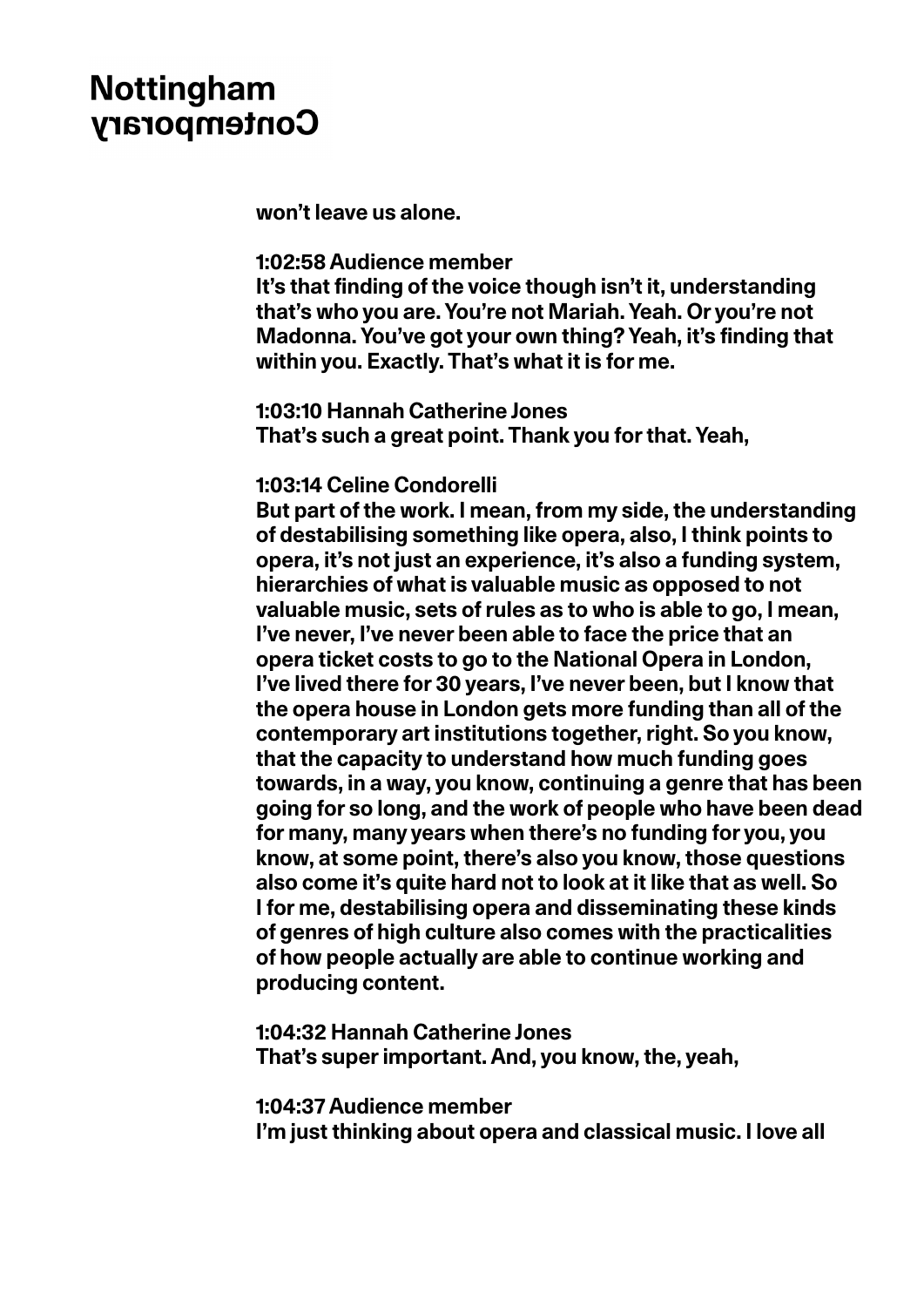**music, but there is something potentially about it being in another language. I don't know if it's sung in Latin or Italian.**

**1:04:48 Hannah Catherine Jones Italian.**

#### **1:04:49 Audience member**

**And there's something about that that is beautiful and romantic. And with that comes potential status and the people that potentially enter to go and see that - I can't imagine going to see opera sung in English, and it potentially having the same effect. I might be ignorant. I don't know. But there's something about hearing it in another language, which just makes me go, oh, beautiful.**

### **1:05:11 Hannah Catherine Jones**

**I think for, for me, that's a really interesting point again, it's like, so when you, it's like the voice in song is different to the voice in speech, because when you're hearing someone talk, you can't really hear like the timbre of the voice because you, it's, the meaning gets in the way. Do you know what I mean? So if I was just kind of going ahhhhh, you could hear a lot more of like, maybe my voice sounds more mellow, or what do they call that, a glottal stop like that. Yeah, guttural, you'd be able to tell all these kinds of things that you, like, you wouldn't be able to hear because of the words. And then when you add pitch into that, everything changes, and breath and vibrations and all that stuff. And then when you've got, you know, a language that you can't speak, like Italian or Latin or whatever, then you're more able to focus on it as this instrument rather than what it's actually saying. Yeah, so it is like,**

#### **1:06:23 Celine Condorelli**

**When I was looking at the the opera fragment, I was actually thinking something along those lines that I mean, I speak Italian, I'm Italian, I can't understand it. Sorry. I cannot understand it. But it also reminded me of how, like many people who don't have English as a first language, I grew up**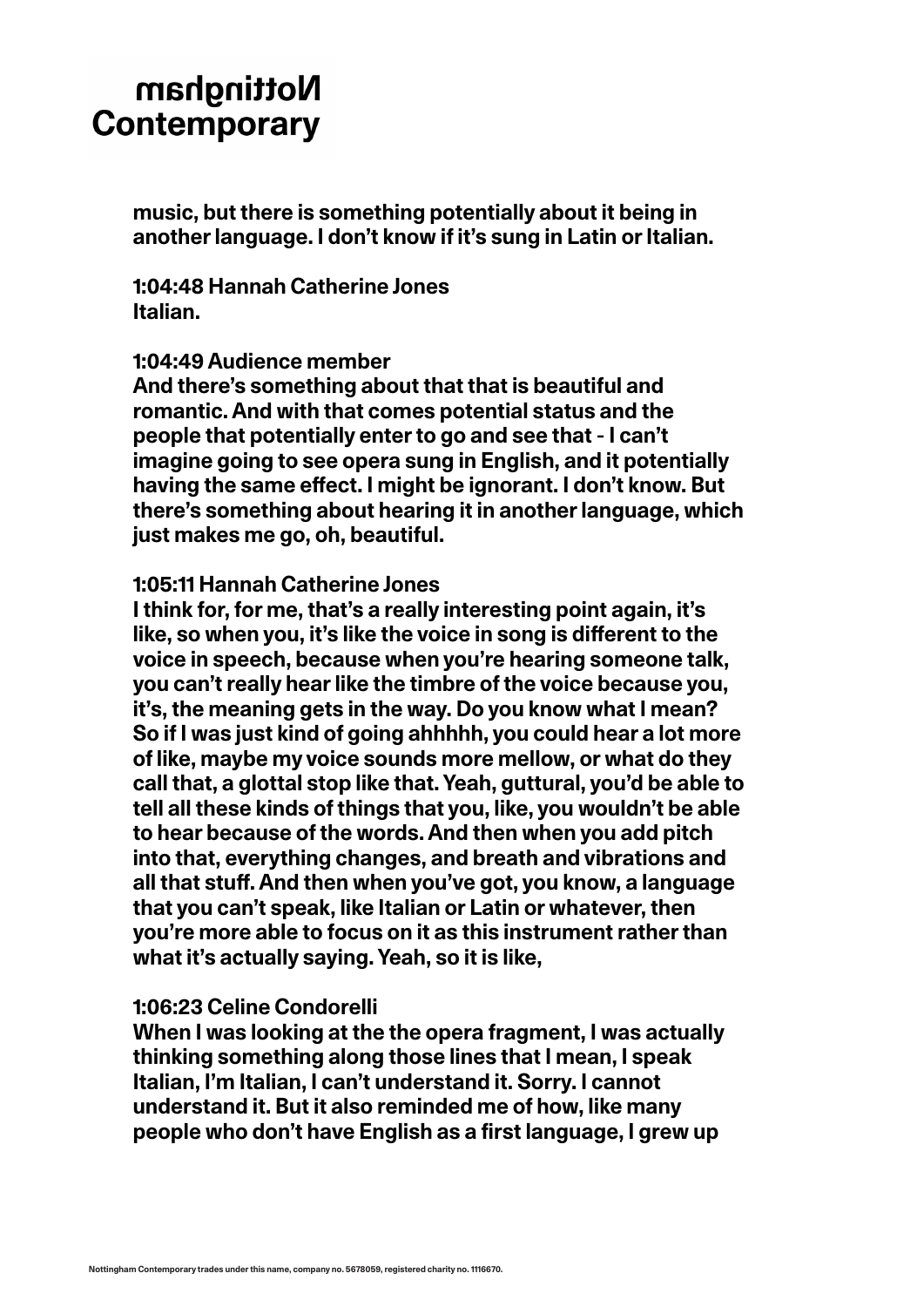**with music I did not understand, I grew up with all the songs that everybody in the world grows up with in English, a lot of them, as music, you just don't understand them. It's only later after a few years of living here, because it's not that easy to understand the singing voice, right. But a few years of living here, there was like, at some point, little by little I would be able to listen to the songs as like, oh, that's what they're saying, you know, understanding how some things are totally despicable, for example, there are songs that you've loved since you were a teenager or something like this. But that relationship is really funny no, because for native English speakers, it's always hilarious how foreigners would know songs without knowing any of the meaning and might even know them by heart, you know, be able to sing them having phonetically learned them phonetically, of course, but in a way, it's not that dissimilar to the experience of listening to opera of course, because okay, it's in Italian. If you don't have a libretto, no Italian speaker would actually understand - they might get some words, but you don't actually understand it. So the libretto is key in terms of meaning, but it's not the same experience as the experience of listening.**

#### **1:07:53 Hannah Catherine Jones**

**100% But at the same time, you know, she's not singing about something that's joy,**

#### **1:07:58 Celine Condorelli**

**You get something you get meaning, but you don't get words. I mean, it's really interesting. You get meanings, the meaning that goes through that other meaning. Exactly.**

### **1:08:08 Hannah Catherine Jones**

**It's so sort of, yeah, layered, and yeah, we've kind of moved away from the and then we got another question here after that as well. Yeah.**

**1:08:18 Audience member Maybe there's different I think there's different levels of**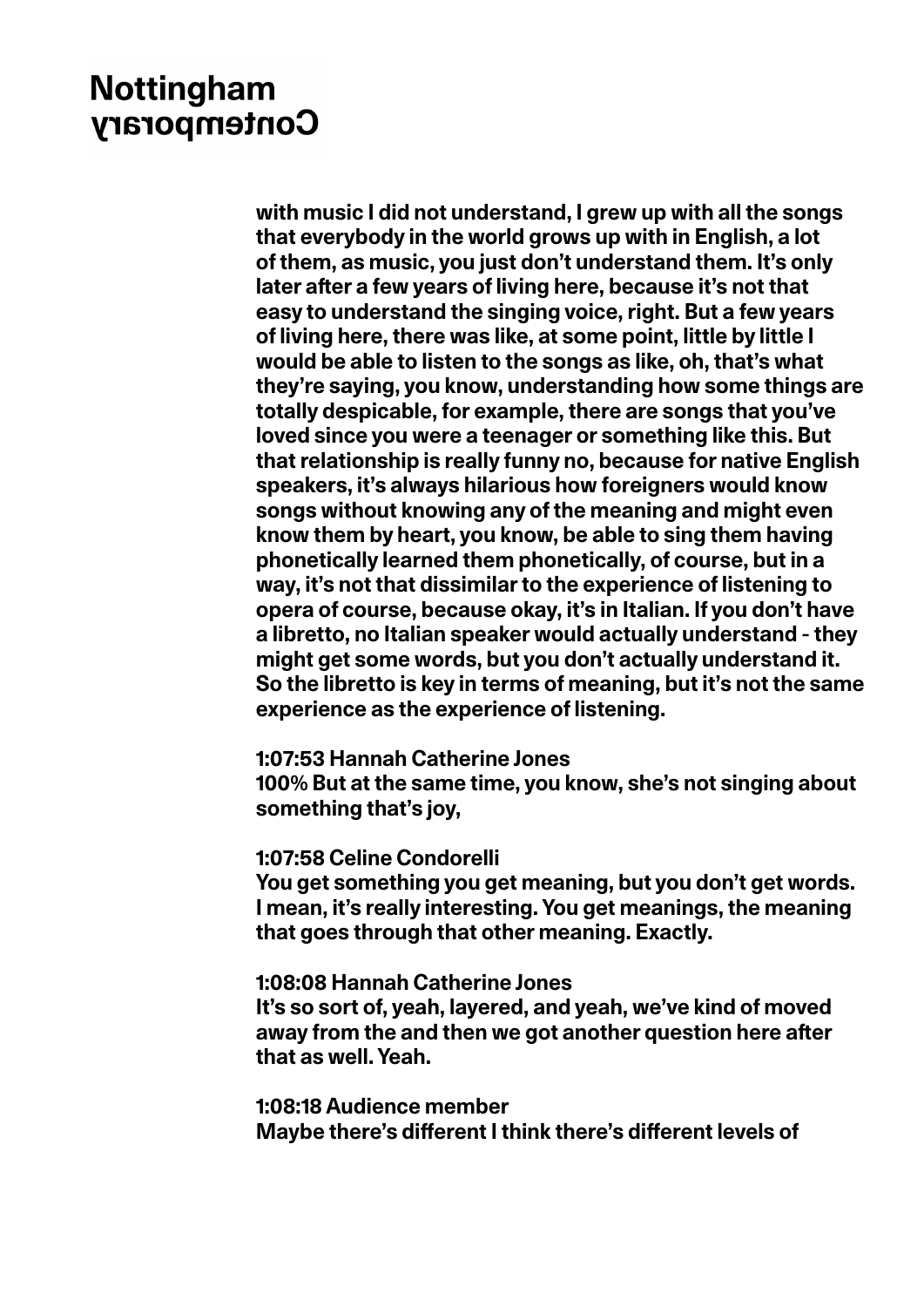**listening as well, because I think sometimes like, we all know a song, but we don't know the words, but we know it. And there's something about the feeling of it. And we could have listened to that song for years, and get to 2025 and then go, oh, that really resonates with me, or, what the hell am I singing?**

**1:08:41 Hannah Catherine Jones It reminds me that video of the, oh my god, should, is this even relevant?**

**1:08:46 Celine Condorelli I think there was a question.**

**1:08:48 Hannah Catherine Jones I'll hold that for after I will chat to you after. Don't apologise at all, thanks for your contributions.**

### **1:08:54 Audience member**

**As I'm Italian too, and I agree on what you said - it's not about the language. I'm Italian, And I find it quite difficult sometimes too and I love opera, but I find it very difficult to understand all the words. Yeah. I can understand probably the meaning of what they're saying. But yeah, so it's not about the language I agree with you 100%. Yeah, and also, you were saying about the Royal Opera House in London. When I used to live in London, there were some like promotions online to go and get cheaper tickets. Whereas in Italy now they do like a discount in Milan for La Scala every Sunday to attract people to go and see the opera, I think, it would be a good idea to do that in England too, you know, to attract more audience for opera because, you know, we can lose opera through the years. Maybe I don't know.**

### **1:09:58 Hannah Catherine Jones**

**Yeah, I mean I'm kind of like, talking so much about opera. But I guess that's what happens when we both play something that incorporated the operatic as a, that's the thing towards**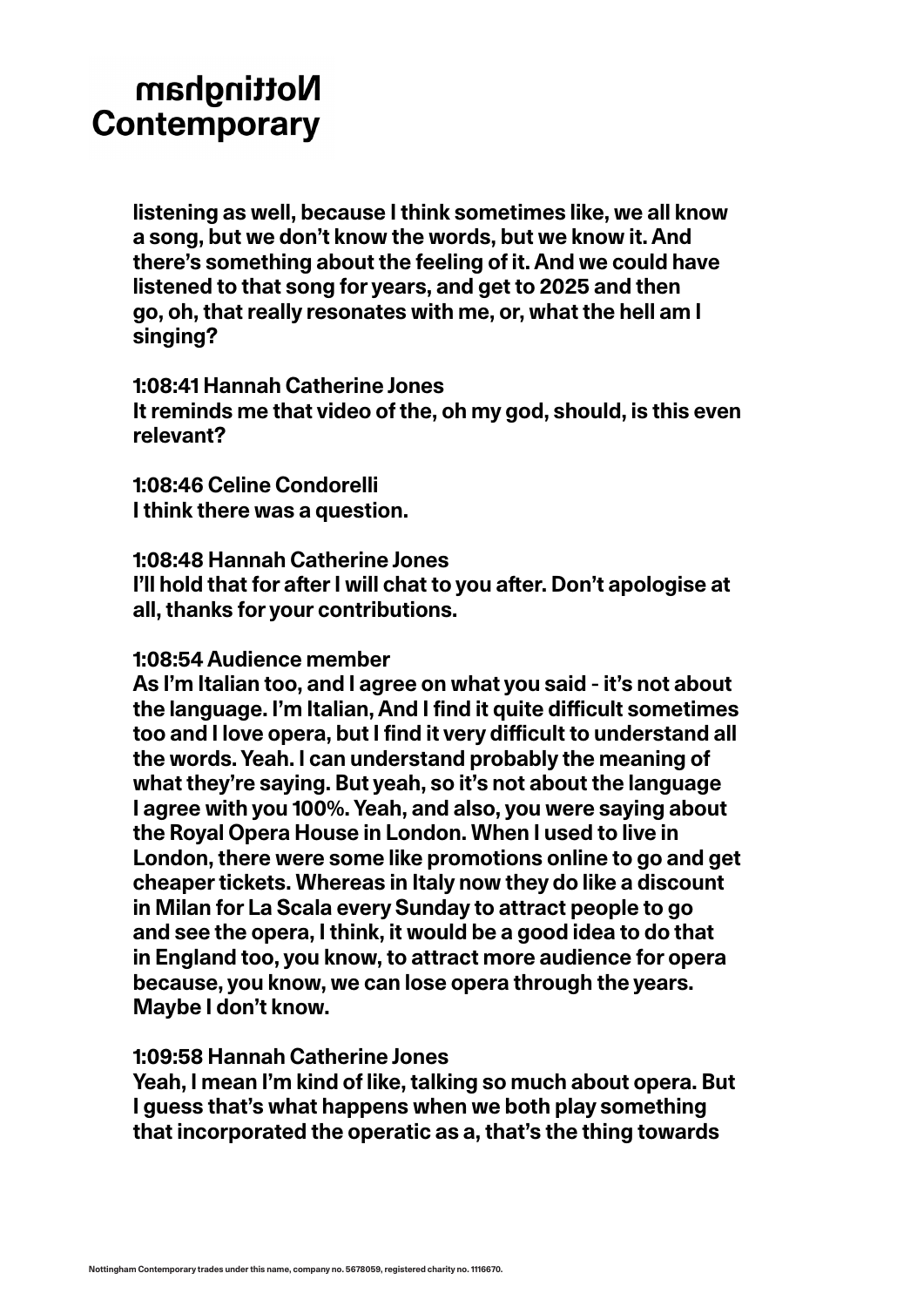**it as well. Because when I think about making art or making a kind of artistic experience, the kind of, it still does loom over there, this kind of, because opera in Italian, correct me if I'm wrong, means work or labour.**

**1:10:25 Celine Condorelli There's just more work. There's more distinctions in Italian than.**

**1:10:28 Hannah Catherine Jones Could you offer a translation because you are a native speaker?**

**1:10:33 Celine Condorelli Operaio, is a factory worker.**

**1:10:34 Hannah Catherine Jones There we go.** 

**1:10:35 Celine Condorelli** 

**Yeah, but opera is both the labour and the great oeuvre. Okay, so there is no distinction between high and low.**

**1:10:46 Hannah Catherine Jones** 

**But that's so fascinating, because one of the reasons I'm like vocal labour opera is because of that, that root of the word meaning to do with the work, the production, that's what they call it, an opera production, and you've got the orchestra, you've got the chorus, you've got the people that build the props, you've got the people that the scenery like, It's labour intensive. Yeah, it's like, it's, it's on that scale. And then you get this kind of, you know, this experience that involves, like visual elements, the sound elements, and the, you know, these sort of design and experience. So when considering making an art show, it's kind of like, there's always going to be little elements of that, including, you know, you have this curtain, which is printed with the kind of texture vegetable dye, with vegetable dye, which kind of, you know, it resonates, and it is inspired by**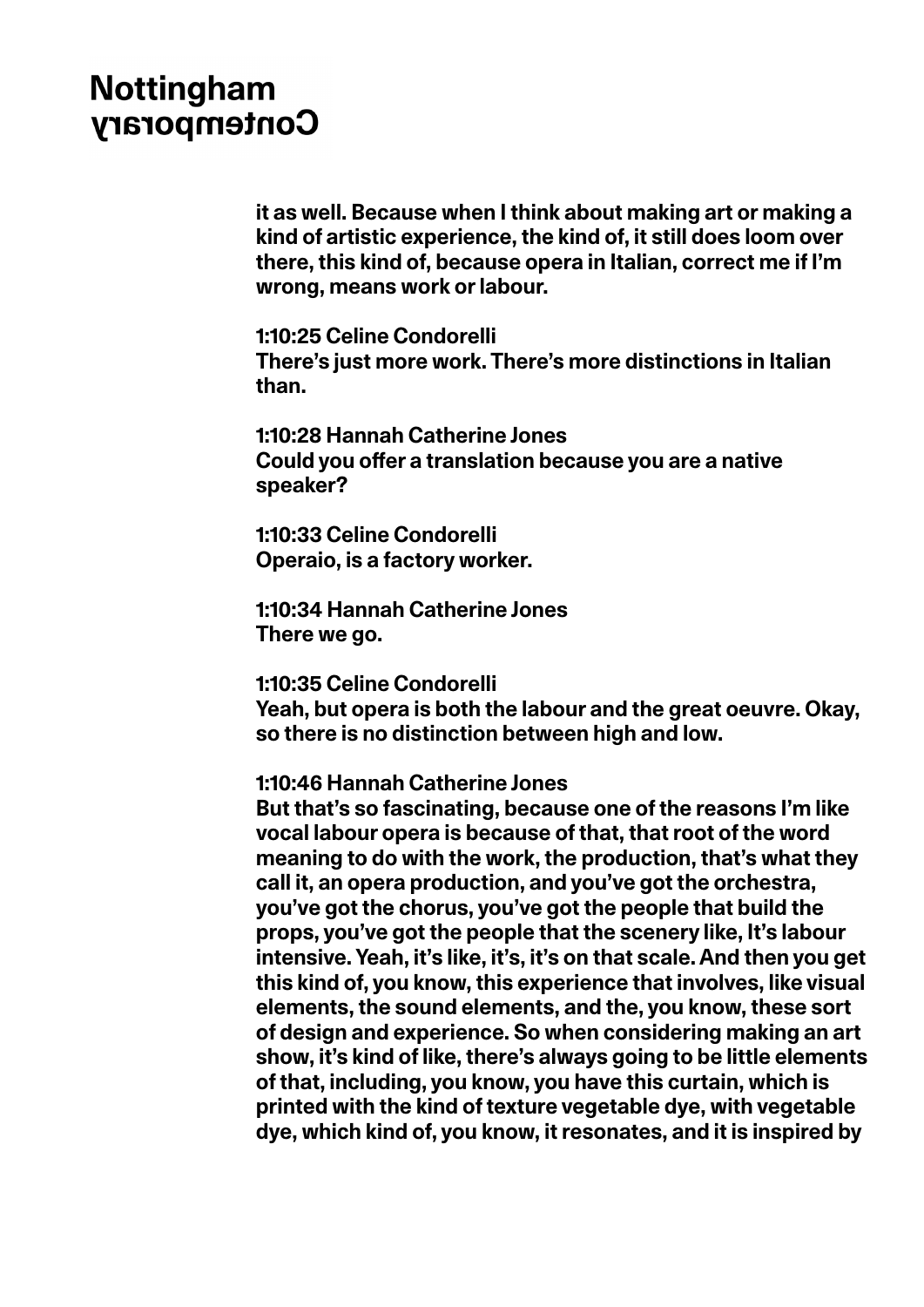**the way that the octopus shifts and changes its colour. And that curtain is on a timer, which is also connected to the lights, which is connected to the music, which has all these objects. So it's kind of like, you know, there is, it's not just kind of like being like, oh, yeah, opera is like, all these elements make up this experience. And I guess, it's like, a big shift from what we expect, which is like these red velvet seats, and like, a diva in there and a big dress. It's like these elements that you know, are present in this form of artwork that gives like this affecting experience. So it's not too wild that we're talking about opera at all, I guess.**

### **1:12:27 Celine Condorelli**

**No, yeah, maybe to. To finish on this subject. There is a really beautiful letter between Mary McCarthy and Hannah Arendt, when Hannah Arendt was working on The Life of the Mind, there is a whole section on work, trying to understand the difference between work and labour. And I think Mary McCarthy is in Italy, and she goes through all the different words that exist in Italian to differentiate between different forms of work, labour, etc. You know, like in English labour is also birth, the labour of birth. In Italian there's travaglio, do there's like all these other distinctions, and trying to understand why there would be a language with so many different ways of explaining work effectively. It's very beautiful. What's the name of the essay, again? It's a letter, it's one of their letters, I can send it to you.** 

### **1:13:17 Hannah Catherine Jones**

**What's it, what's the name of it just for anyone else.**

### **1:13:20 Celine Condorelli**

**So there was a, I wish I remember, that there was one book published of their letters they wrote to each other for 25 years. So it's very much the story of their friendship. And they worked for each other as well, in the sense of each one helped the other one develop their work. Even though one was a novelist, Mary McCarthy was a novelist and Hannah Arendt a**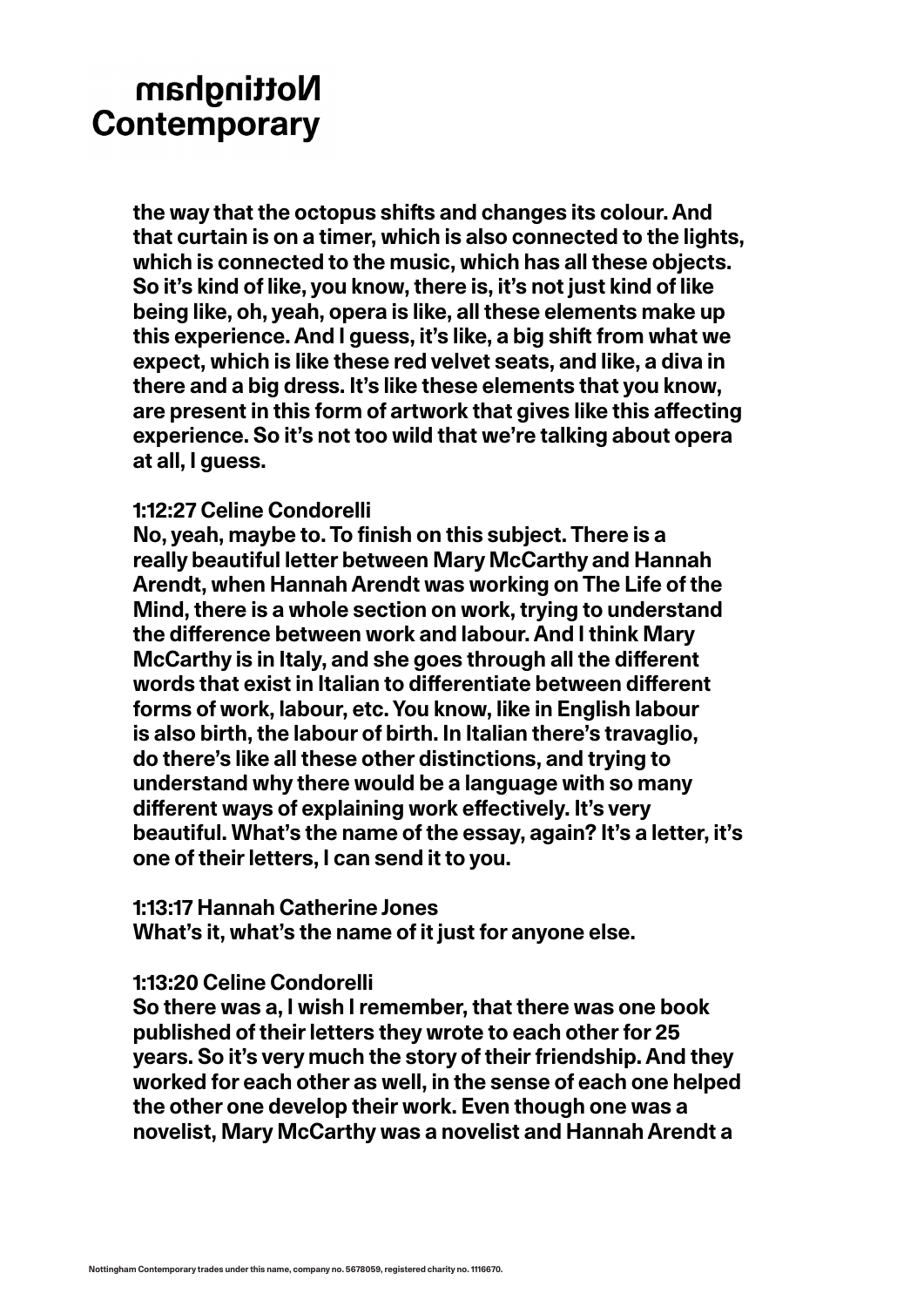**political theorist, or philosopher, depending how you want to say, and these 25 years of letter are condensed into a volume that was published maybe about 10 years ago. Very beautiful, sort of bringing these letters together from Hannah Arendt's archive, which is in Bard College, in upstate New York, where she's buried actually. It's like a lifetime of a friendship, no.** 

**1:14:08 Hannah Catherine Jones Beautiful. Any more questions?**

#### **1:14:14 Audience member**

**I've almost forgot what I was going to say. But yeah, I just feel that people are like octopus, in a sense, you know, we have a very high state, or some people have a very high state of awareness. You know, how our brain is linked to 1000s and 1000s of nerves in our body. And going back to the music thing, it's a frequency thing, isn't it? You know, you can feel it. And I think some people like musicians, I guess, are attuned. And they tune into that they connect with that frequency or those frequencies and have a an ability, if you like to, you know, to be more sensitised to it. And then I think perhaps I do feel myself, I'm not a musician at all. But when I listen to certain tracks and music, it kind of takes over my body. It's not just a case of listening to music, but you feel the music. And I'm not sure whether listening to it or feeling it, you know, which one gives you the greater sensory kind of feedback, if you like, and reaction? And does that feedback potentially give you that creativity? Does it you know, does it spur you on? And does it give you that, you know, creativity. So what I'm saying is, it's not just a case of hearing the music, it's feeling it and being in the music itself and totally connected to it, then it suddenly creates and causes some kind of a flow, you know, an awareness.**

### **1:15:56 Hannah Catherine Jones**

**That's so spot on. And it's almost like I was in a roundabout way trying to get to that when I was playing the Arvo Part piece where I was like, I know that I absorbed this. And I know**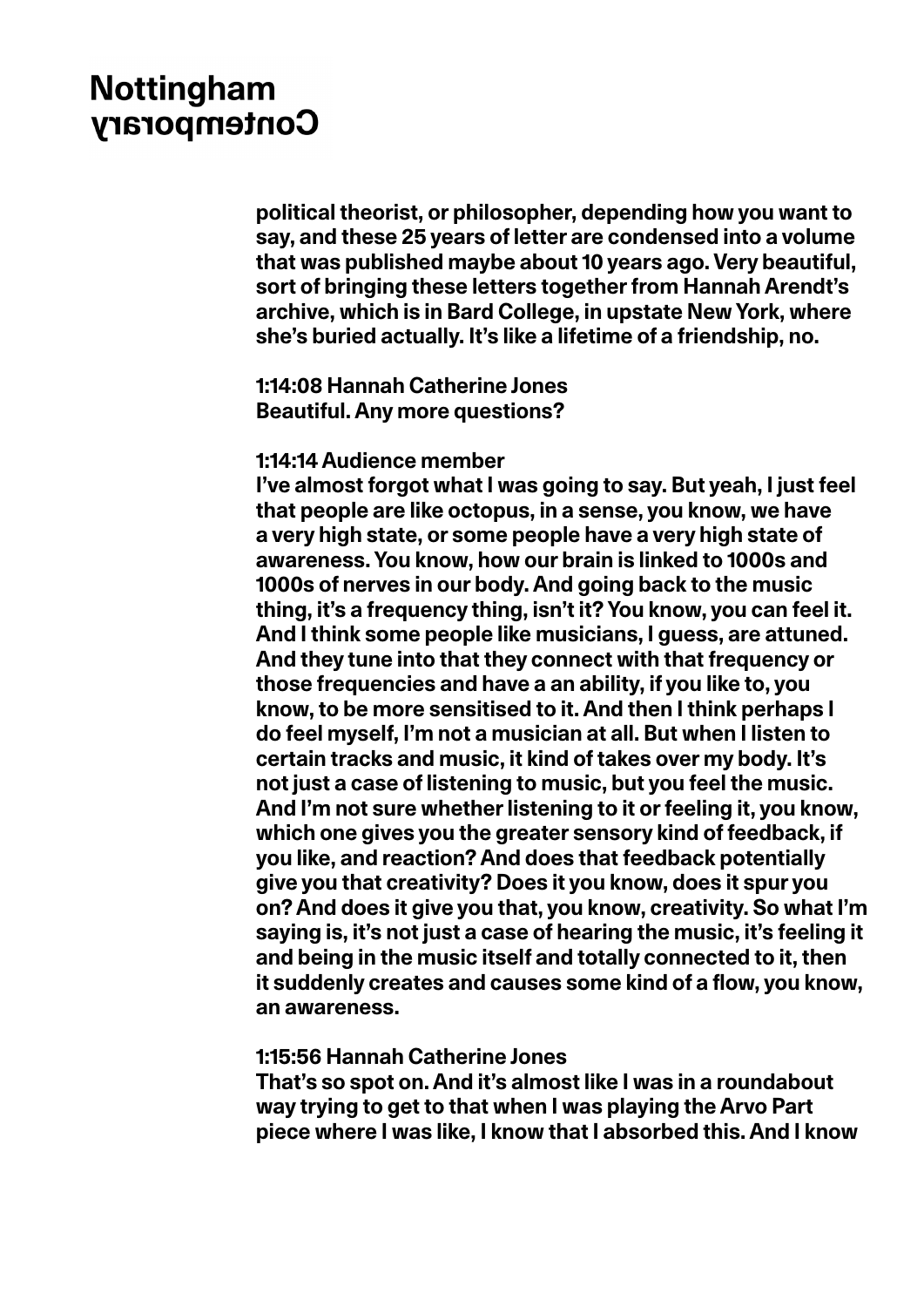**it was because I learned to conduct in six through conducting that and I can still do it. And I can still remember who three had to point at my friend who was playing the bell because the bell comes on the fourth B. And I had to point at her because she's an untrained musician. And that's important that the Peckham Chamber Orchestra involves people who are not trained as musicians, because that's also breaking down the hierarchies and stuff like that. But going through all those unritualised and ritualised moments of working with that piece, and know I absorbed it, not just like you say, through my ears, through my body.**

### **1:16:43 Audience member**

**It is yeah, through your nervous system, you know, and I think that stimulates your brain in turn, and it's a circular thing, you know, and it heightens your, you suddenly become different. It's almost like a drug, you know, so you just because it is a drug, and you become different, and it stimulates your brain. And so it goes on, you know, because we all know our skin, and our bodies have a degree of sensitivity, and that sensitivity will increase and change. You know, it goes back to the octopus, you know, we all are, that is an incredible thing, how the octopus can change its skin, even though it's only got one eye, isn't it? How can it see behind itself? How does it know what the environment actually looks like when it's actually behind it? Does it feel the environment? Does it actually map it's environment out and remember what it looks like?**

**1:17:41 Celine Condorelli It thinks through the skin.**

### **1:17:42 Audience member**

**Exactly. This is exactly my point. It's not just an octopus that does that. We do that as well. You rest assured, that's what we do. I believe so anyway, you know, we are sensitive. We are sensitive to light. We are sensitive to heat, many, many different things, not just through our eyes and our ears as**